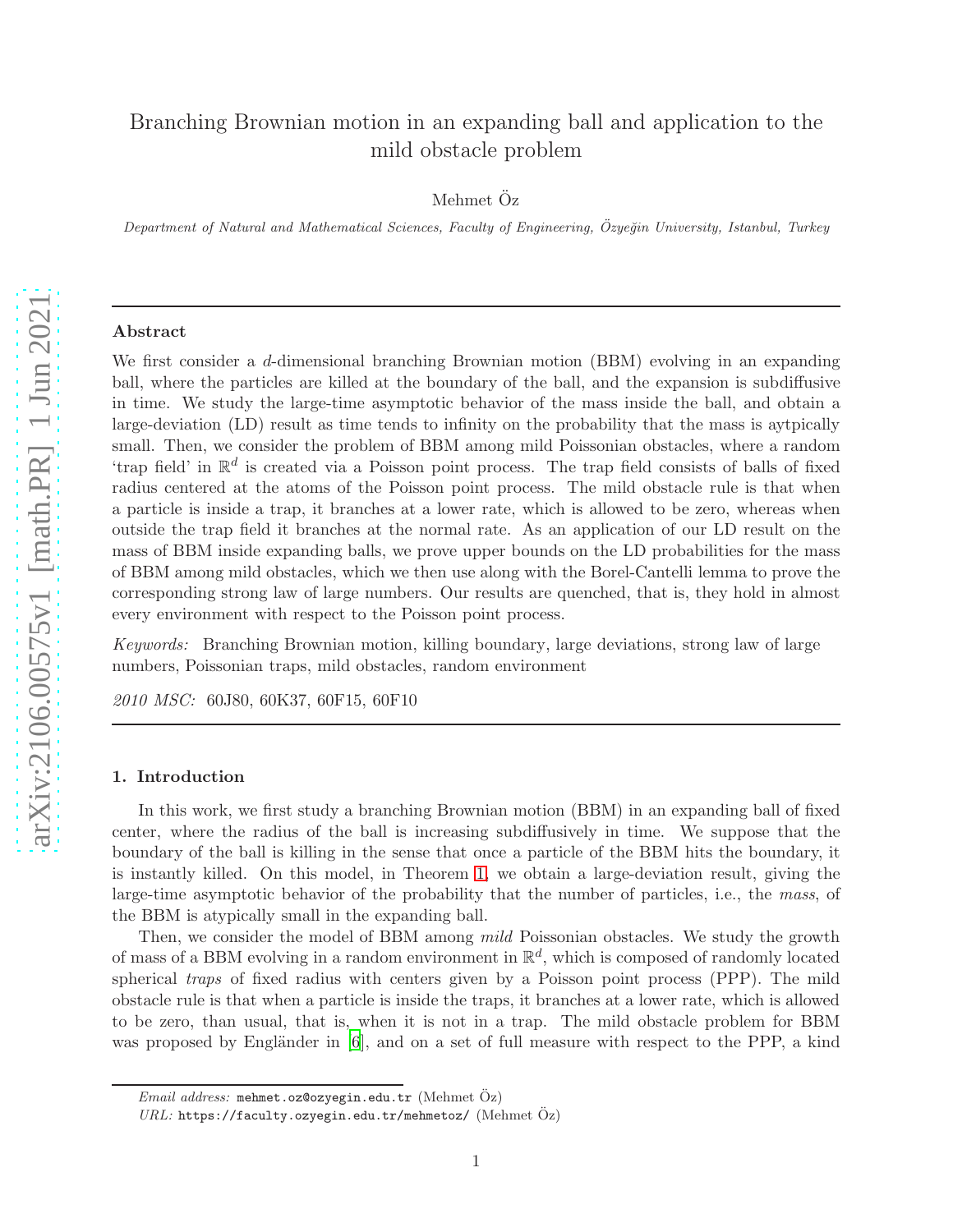of weak law of large numbers (WLLN) was obtained (see  $[6, Thm. 1]$ ) for the mass of the process as well as a result on its spatial spread (see  $[6, Thm. 2]$ ). In Theorem [2,](#page-5-0) by estimating successive large-deviation probabilities, we improve the WLLN in [\[6](#page-23-0)] to the strong law of large numbers (SLLN). We also include the possibility of no branching inside the traps, which was not covered in [\[6](#page-23-0)]. An essential ingredient in the proof of Theorem [2](#page-5-0) turns out be Theorem [1,](#page-4-0) that is, the lower tail asymptotics for the mass of BBM in expanding balls. In the mild obstacle problem, a suitable time-dependent *clearing* (see Definiton [1\)](#page-6-0) in the random environment in  $\mathbb{R}^d$  serves as the expanding ball of Theorem [1.](#page-4-0)

### 1.1. Formulation of the problems

We now describe the two sources of randomness in the models, and formulate the problems in a precise way.

1. Branching Brownian motion in an expanding ball: Let  $Z = (Z_t)_{t\geq 0}$  be a strictly dyadic d-dimensional BBM with branching rate  $\beta > 0$ , where t represents time. Strictly dyadic means that every time a particle branches it gives precisely two offspring. The process can be described as follows. It starts with a single particle, which performs a Brownian motion (BM) in  $\mathbb{R}^d$  for a random lifetime, at the end of which it dies and simultaneously gives birth to two offspring. Similarly, starting from the position where their parent dies, each offspring particle repeats the same procedure as their parent independently of others and the parent, and the process evolves through time in this way. All particle lifetimes are exponentially distributed with constant parameter  $\beta > 0$ . For each  $t \geq 0$ ,  $Z_t$  can be viewed as a finite discrete measure on  $\mathbb{R}^d$ , which is supported at the positions of the particles at time t. For  $t \geq 0$ , we use  $|Z_t|$  to denote the total mass of Z at time t, and occasionally use  $N_t := |Z_t|$ . Also, for a Borel set  $A \subseteq \mathbb{R}^d$  and  $t \geq 0$ , we write  $Z_t(A)$  to denote the mass of  $Z$  that fall inside  $A$  at time  $t$ .

We also define a BBM with killing at a boundary. For a Borel set  $A \in \mathbb{R}^d$ , denote by  $\partial A$  the boundary of A. Consider a family of Borel sets  $B = (B_t)_{t\geq 0}$ , which we may view as a single timedependent Borel set. Let  $Z^B = (Z_t^{B_t})_{t\geq 0}$  be the BBM with killing at  $\partial B$ , that is, a standard BBM with particles killed instantly upon hitting the boundary of B. The process  $Z^B$  can be obtained from Z as follows. For each  $t \geq 0$ , start with  $Z_t$ , and delete from it any particle whose ancestral line up to t has exited  $B_t$  to obtain  $Z_t^{B_t}$ . This means,  $Z_t^{B_t}$  consists of particles of  $Z_t$  whose ancestral lines up to t have been confined to  $B_t$  over the time period  $[0, t]$ , and therefore it can be viewed as a finite discrete measure in  $B_t$ .

We denote by  $\widehat{\Omega}$  the sample space for the BBM, and use  $P_x$  and  $E_x$ , respectively, to denote the law and corresponding expectation of a BBM starting with a single particle at  $x \in \mathbb{R}^d$ . By an abuse of notation, we use  $P_x$  and  $E_x$  also for the BBM with killing at a boundary. For simplicity, we set  $P = P_0$ . Also, we sometimes use

$$
n_t := |Z_t^{B_t}|
$$

to denote the mass at time t of a BBM with killing at  $\partial B$ .

Consider a radius function  $r : \mathbb{R}_+ \to \mathbb{R}_+$  with  $\lim_{t\to\infty} r(t) = \infty$ , which is subdiffusively increasing, that is,  $r(t) = o(\sqrt{t})$  as  $t \to \infty$ . For  $t > 0$ , let  $B_t := B(0, r(t))$ , and  $p_t$  be the probability of confinement to  $B_t$  of a standard BM (starting from the origin) over [0, t]. In the first part of the current work, for a suitably decreasing function  $\gamma : \mathbb{R}_+ \to \mathbb{R}_+$  with  $\lim_{t\to\infty} \gamma(t) = 0$ , we find the asymptotic behavior as  $t \to \infty$  of the LD probability

$$
P\left(\left|Z_t^{B_t}\right| < \gamma_t p_t e^{\beta t}\right),\
$$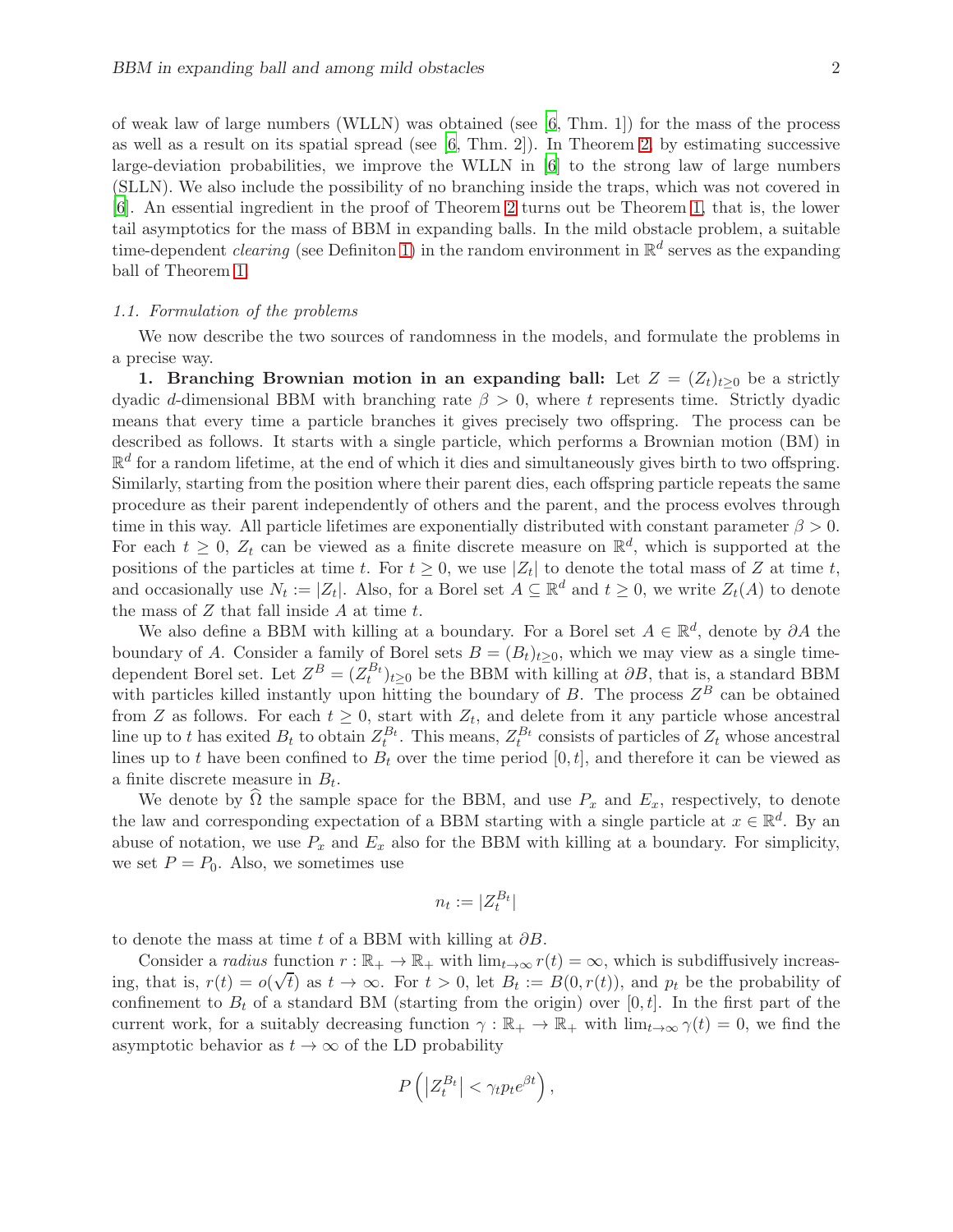where we have set  $\gamma_t = \gamma(t)$  for convenience. It is easy to show that  $E[n_t] = p_t e^{\beta t}$ ; therefore, since  $\lim_{t\to\infty} \gamma(t) = 0$ , for large t,  $\gamma_t p_t e^{\beta t}$  is atypically small for the mass of a BBM with killing at  $\partial B$ .

2. Trap field and mild obstacle problem for BBM: The setting of random obstacles in  $\mathbb{R}^d$  is formed as follows. Let  $\Pi$  be a Poisson point process (PPP) in  $\mathbb{R}^d$  with constant intensity  $\nu > 0$ , and  $(\Omega, \mathbb{P})$  be the corresponding probability space with expectation E. By a *trap* associated to a point  $x \in \mathbb{R}^d$ , we mean a closed ball of fixed radius  $a > 0$  centered at x, and by a trap field, we mean the random set

$$
K = K(\omega) := \bigcup_{x_i \in \text{supp}(\Pi)} \bar{B}(x_i, a),
$$

where  $\bar{B}(x, a)$  denotes the closed ball of radius a centered at  $x \in \mathbb{R}^d$ .

In the second part of the current work, the BBM is assumed to live in  $\mathbb{R}^d$ , to which K is attached. For  $\omega \in \Omega$ , we refer to  $\mathbb{R}^d$  with  $K(\omega)$  attached simply as the random environment  $\omega$ , and use  $P^{\omega}$  to denote the conditional law of the BBM in the random environment  $\omega$ . The mild obstacle problem for BBM has the following rule: when a particle of BBM is in  $K^c$ , it branches at rate  $\beta$ , whereas when in K, it branches at a lower rate  $\bar{\beta}$  with  $0 \leq \bar{\beta} < \beta$ . That is, under the law  $P^{\omega}$ , the BBM has a spatially dependent branching rate

$$
\beta = \beta(x,\omega) := \beta \, \mathbb{1}_{K^c(\omega)}(x) + \bar{\beta} \, \mathbb{1}_{K(\omega)}(x).
$$

We emphasize that here we allow the possibility of complete suppression of branching in  $K$ , that is,  $\bar{\beta} = 0$ , which was not considered in [\[6](#page-23-0)]. Our focus is on the total mass of BBM among mild obstacles. We first find upper bounds that are valid for large  $t$  on the LD probabilities that the mass is atypically small and atypically large. Then, via Borel-Cantelli arguments, we obtain the corresponding SLLN. The result is valid in almost every environment  $\omega$ ; hence, it is called a quenched SLLN.

### 1.2. History

The study of branching diffusions in restricted domains with absorbing boundaries goes back to Sevast'yanov [\[18\]](#page-23-1), who studied the survival of such systems in bounded domains in  $\mathbb{R}^d$ . In [\[11\]](#page-23-2), Kesten studied a BBM with negative drift in one dimension starting with a single particle at position  $x > 0$  in the presence of absorption at the origin. He obtained a survival criterion depending on the drift of the process, and an asymptotic result on the number of particles in a given interval. Later, various further results were obtained on the one-dimensional model with absorption at a one-sided barrier. In [\[14](#page-23-3)], considering a BBM starting with a single particle at the origin and with a strong enough negative drift so as to make extinction almost sure, Neveu studied the process  $(Z_x)_{x>0}$ formed by the total mass that is frozen upon exiting  $((-\infty, -x), x \ge 0)$ . Berestycki et al. followed up on Kesten's model of BBM with absorption at the origin, and in [\[1](#page-22-0)] and [\[2](#page-22-1)] studied, respectively, the survival probability of the BBM near the critical drift as a function of  $x > 0$ , and the genealogy of the process. In [\[8](#page-23-4)], on the same model, Harris et al. studied the one-sided FKPP travelling-wave equation, and obtained several results on the asymptotic speed of the rightmost particle, the almost sure exponential growth rate of particles having different speeds, and the asymptotic probability of presence of the BBM in the subcritical speed area. Then, in [\[13](#page-23-5)], Maillard improved on Neveu's work in the case where the process goes extinct almost surely, and obtained precise asymptotics on the number of absorbed particles at the linear one-sided barrier. More recently in [\[9](#page-23-6)], Harris et al. studied a BBM with drift in a fixed-size interval, that is, a two-sided barriered version of Kesten's model, and obtained a survival criterion involving a critical width for the interval, and also the asymptotics of the near-critical survival probability. The one-dimensional model involving a BBM with drift and a fixed barrier is equivalent to the model involving a BBM with no drift and a linearly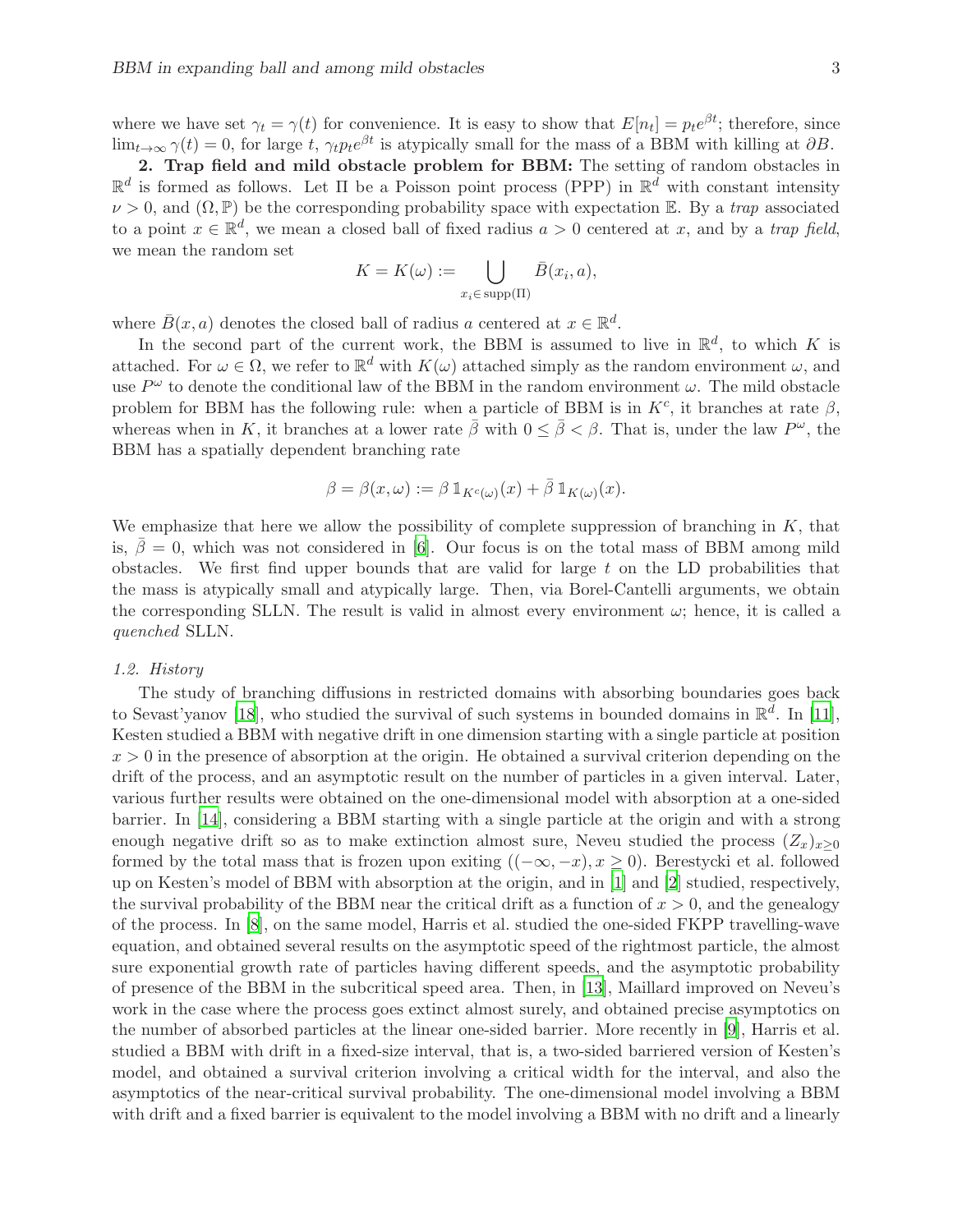moving barrier. The first part of the current work gives a large-deviation result in the downward direction on the population size of a BBM in a subdiffusively expanding (time-dependent) ball in d dimensions with killing boundary.

The second part of the current work is about a BBM among mild obstacles in  $\mathbb{R}^d$ . The study of branching diffusions among random obstacles in  $\mathbb{R}^d$  goes back to Engländer [\[3](#page-23-7)], who studied a BBM among hard Poissonian obstacles in the case of a uniform field, and obtained the asymptotic probability of survival for the system as  $t \to \infty$  in  $d > 2$ . In the hard obstacle model, the process is killed instantly when a particle hits the traps. In search for an extension to  $d = 1$ , Engländer and den Hollander [\[4](#page-23-8)] then studied the more interesting case where the trap intensity was radially decaying in a particular way in  $d \geq 2$ , and yielding uniform intensity in  $d = 1$ , so as to give rise to a phase transition in the survival probability and the optimal survival strategy of the system. In both [\[3\]](#page-23-7) and [\[4](#page-23-8)], the branching rule was taken as strictly dyadic, and the main result was the exponential asymptotic decay rate of the annealed survival probability as  $t \to \infty$ ; in addition, in [\[4\]](#page-23-8), several optimal survival strategies were proved. For a BBM with a generic branching law, denote by  $p_0$  the probability that a particle gives no offspring at the end of its lifetime. In [\[15](#page-23-9)], the work in [\[3](#page-23-7)] was extended to a BBM with a generic branching law, including the case where  $p_0 > 0$ . Likewise in [\[16](#page-23-10)], the work in [\[4\]](#page-23-8) on the radially decaying trap field was extended to a BBM with a generic branching law, with the possibility of  $p_0 > 0$ . Recently in [\[17](#page-23-11)], conditioning the BBM on the event of survival from hard Poissonian obstacles, Oz and Engländer proved several optimal survival strategies in the annealed environment, with particular emphasis on the population size.

We refer the reader to [\[5](#page-23-12)] for a survey, and to [\[7\]](#page-23-13) for a detailed treatment on the topic of BBM among random obstacles, and to [\[12](#page-23-14)] for a related problem where a critical BBM that is killed at a small rate inside the traps (such traps are called *soft* obstacles) is studied. We repeat that the mild obstacle model studied in the current work was proposed by Engländer in  $[6]$ , and it is the partial aim of this work to improve the WLLN therein for the population size of the BBM to the SLLN.

**Notation:** We use  $c, c_0, c_1, \ldots$  as generic positive constants, whose values may change from line to line. If we wish to emphasize the dependence of c on a parameter p, then we write  $c(p)$ . We denote by  $f: A \to B$  a function f from a set A to a set B. For two functions  $f, g: \mathbb{R}_+ \to \mathbb{R}_+$ , we write  $g(t) = o(f(t))$  if  $g(t)/f(t) \to 0$  as  $t \to \infty$ . Also, for a generic function  $g : \mathbb{R}_+ \to \mathbb{R}_+$ , we occasionally set  $g_t = g(t)$  for notational convenience. We use N as the set of positive integers. For  $x \in \mathbb{R}^d$ , we use |x| to denote its Euclidean norm; also, for a generic finite set S, we use |S| to denote its cardinality. We use  $B(x, a)$  to denote the open ball of radius  $a > 0$  centered at  $x \in \mathbb{R}^d$ . For an event A, we use  $A^c$  to denote its complement, and  $\mathbb{1}_A$  its indicator function.

We denote by  $X = (X(t))_{t>0}$  a generic standard Brownian motion (BM) in d-dimensions, and use  $\mathbf{P}_x$  and  $\mathbf{E}_x$ , respectively, as the law of X started at position  $x \in \mathbb{R}^d$ , and the corresponding expectation.

Outline: The rest of the paper is organized as follows. In Section [2,](#page-3-0) we present our main results. Section [3](#page-5-1) contains several introductory results, which serve as preparation for the proofs of Theorem [1](#page-4-0) and Theorem [2.](#page-5-0) In Section [4](#page-8-0) and Section [5,](#page-12-0) we present, respectively, the proofs of Theorem [1](#page-4-0) and Theorem [2.](#page-5-0)

### <span id="page-3-0"></span>2. Main Results

The first main result gives the large-time asymptotic behavior of the probability that the mass of BBM inside a subdiffusively expanding ball  $B = (B_t)_{t>0}$  with killing at the boundary of the ball, is atypically small. A subdiffusive expansion means that the ball is expanding slower than the rate at which a typical BM moves away from the origin, which means for large  $t$  it would be a 'rare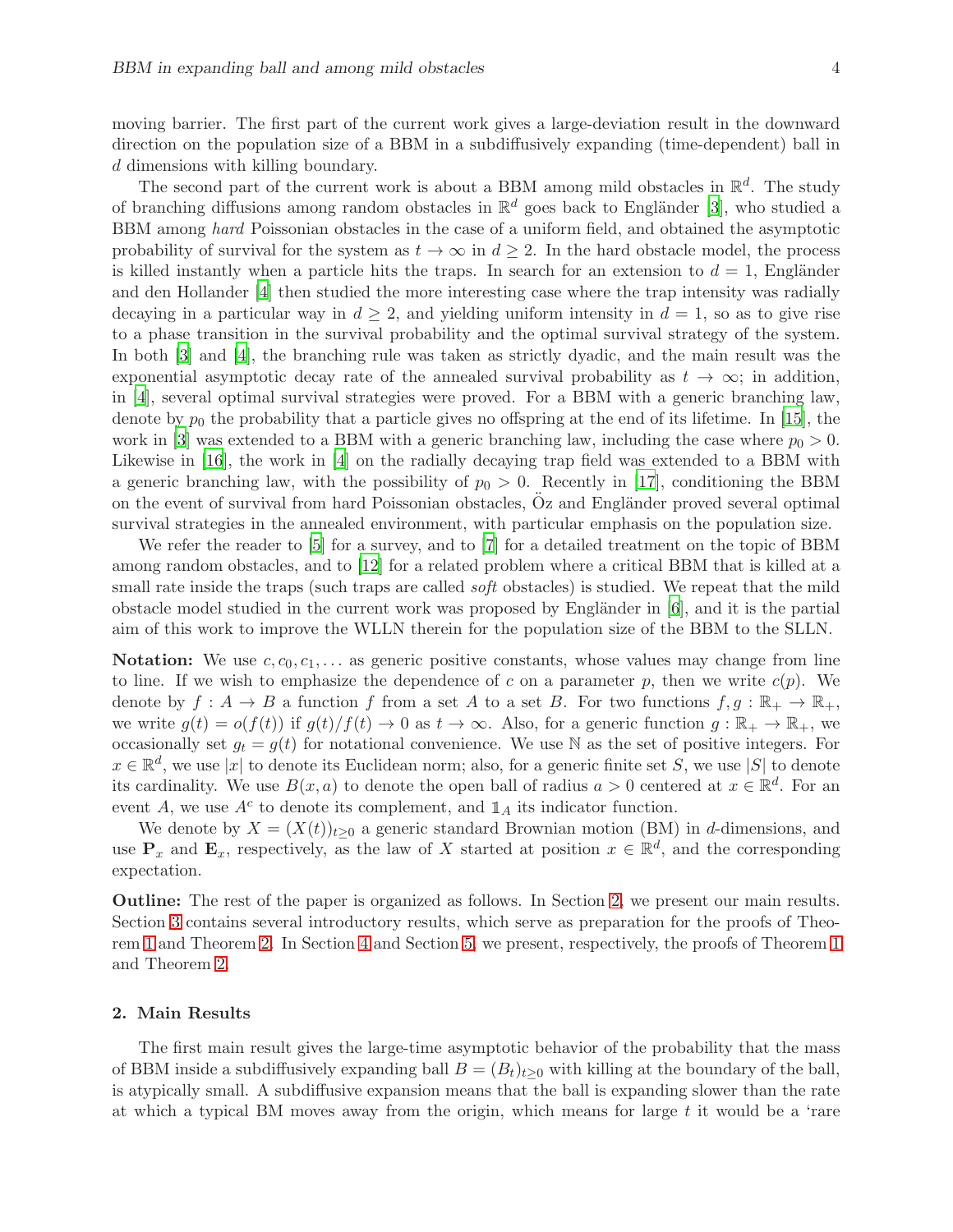event' for the BM to be confined in  $B_t$ . For a generic standard Brownian motion  $X = (X(t))_{t \geq 0}$ and a Borel set  $A \subseteq \mathbb{R}^d$ , define  $\sigma_A = \inf\{s \geq 0 : X(s) \notin A\}$  to be the first exit time of X out of  $\overline{A}$ .

<span id="page-4-0"></span>**Theorem 1** (LD for mass of BBM in an expanding ball). Let  $r : \mathbb{R}_+ \to \mathbb{R}_+$  be such that  $r(t) \to \infty$ as  $t \to \infty$  and  $r(t) = o(\sqrt{t})$ . Also, let  $\gamma : \mathbb{R}_+ \to \mathbb{R}_+$  be defined by  $\gamma(t) = e^{-\kappa r(t)}$ , where  $\kappa > 0$  is a constant. For  $t > 0$ , set  $B_t = B(0, r(t))$ ,  $p_t = \mathbf{P}_0(\sigma_{B_t} \ge t)$ , and  $n_t = |Z_t^{B_t}|$ . If  $0 < \kappa \leq \sqrt{\beta/2}$ , then

<span id="page-4-2"></span>
$$
\lim_{t \to \infty} \frac{1}{r(t)} \log P\left(n_t < \gamma_t p_t e^{\beta t}\right) = -\kappa,\tag{1}
$$

and if  $\kappa > \sqrt{\beta/2}$ , then

$$
-(\kappa \wedge \sqrt{2\beta}) \le \liminf_{t \to \infty} \frac{1}{r(t)} \log P\left(n_t < \gamma_t p_t e^{\beta t}\right) \tag{2}
$$

<span id="page-4-5"></span><span id="page-4-3"></span>
$$
\leq \limsup_{t \to \infty} \frac{1}{r(t)} \log P\left(n_t < \gamma_t p_t e^{\beta t}\right) \leq -\sqrt{\beta/2},\tag{3}
$$

where we use  $a \wedge b$  to denote the minimum of the numbers a and b.

**Remark 1.** The reason we call  $P(n_t \leq \gamma_t p_t e^{\beta t})$  with  $\gamma_t = e^{-\kappa r(t)}$  a large-deviation (LD) probability is that with this choice of  $\gamma_t$ , both  $P(n_t < \gamma_t p_t e^{\beta t})$  and  $P(n_t = 0)$  decay as  $e^{-cr(t)}$  to the leading order for large t, where the values of the constant  $c > 0$  may differ.

Indeed, start with

$$
P(n_t < \gamma_t p_t e^{\beta t}) \ge P(n_t = 0).
$$

One way to realize  ${n_t = 0}$  is to completely suppress the branching and move the initial particle out of  $B_t := B(0, r(t))$  over  $[0, kr(t)]$ , where  $k > 0$  is a constant. The probability of realizing this joint strategy is

<span id="page-4-1"></span>
$$
\exp\left[-\beta kr(t) - \frac{r(t)}{2k}(1+o(1))\right],\tag{4}
$$

where the second term in the exponent comes from Proposition A along with Brownian scaling. To minimize the absolute value of the exponent in [\(4\)](#page-4-1), set  $\beta k r(t) = r(t)/(2k)$ , which yields k =  $1/(\sqrt{2\beta})$ . With this choice of k, we arrive at

<span id="page-4-4"></span>
$$
P(n_t = 0) \ge \exp\left[-\sqrt{2\beta}r(t)(1 + o(1))\right].\tag{5}
$$

**Remark 2.** In Theorem [1,](#page-4-0) we have only considered  $\gamma$  with  $\gamma_t = e^{-\kappa r(t)}$  for the following reason. It can be shown that if  $\gamma_t \to 0$  as  $t \to \infty$ , then for all large t,  $P(n_t < \gamma_t p_t e^{\beta t}) \ge \delta \gamma_t$  for some  $0 < \delta < 1$ (see the proof of the lower bound of Theorem [1](#page-4-0) in Section [4\)](#page-8-0). Hence, when  $\gamma_t$  is decaying sufficiently slowly so as to satisy  $(\log \gamma_t)/r(t) \to 0$  as  $t \to \infty$ , due to [\(1\)](#page-4-2) and [\(3\)](#page-4-3), the event  $\{n_t < \gamma_t p_t e^{\beta t}\}\$ would not be an LD event.

Our second main result is a quenched SLLN for the total mass of BBM among mild Poissonian obstacles in  $\mathbb{R}^d$ . Recall that  $(\Omega, \mathbb{P})$  is the probability space for the PPP that creates the random environment, and  $N_t := |Z_t|$ . We now introduce further notation. Let  $\lambda_{d,r}$  be the principal Dirichlet eigenvalue of  $-\frac{1}{2}\Delta$  on  $B(0,r)$  in d dimensions. Write  $\lambda_d := \lambda_{d,1}$ , and let  $\omega_d$  be the volume of the d-dimensional unit ball. For  $d \geq 1$  and  $\nu > 0$ , define the constant

$$
c(d,\nu) := \lambda_d \left(\frac{d}{\nu \omega_d}\right)^{-2/d}.\tag{6}
$$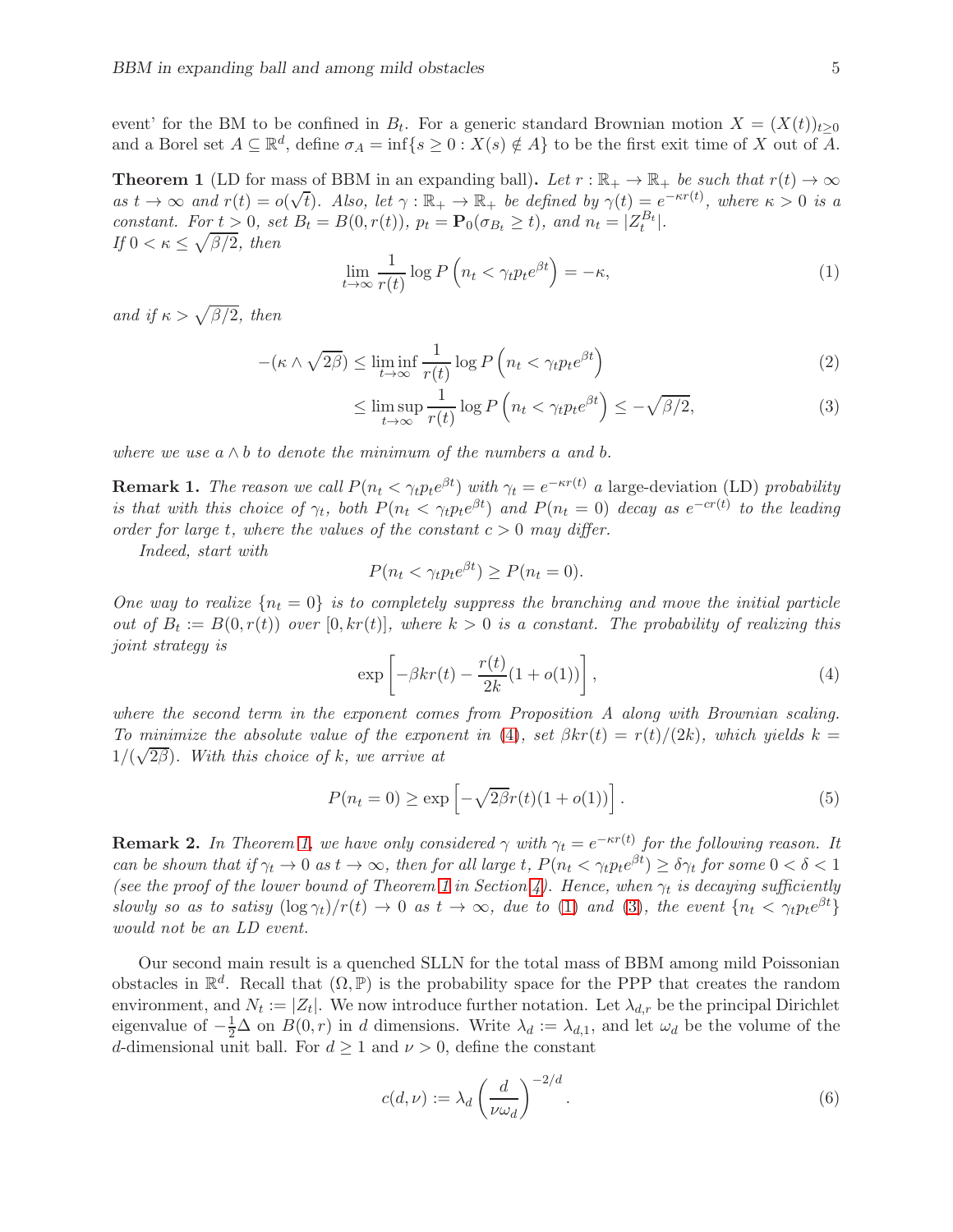<span id="page-5-0"></span>**Theorem 2** (Quenched SLLN for BBM among mild obstacles). On a set of full  $\mathbb{P}$ -measure,

<span id="page-5-4"></span>
$$
\lim_{t \to \infty} (\log t)^{2/d} \left( \frac{\log N_t}{t} - \beta \right) = -c(d, v) \quad P^{\omega} - a.s. \tag{7}
$$

**Remark 3.** Note that the branching rate  $\bar{\beta}$  in the trap field K does not appear in the formula. **Remark 4.** It was shown in [\[6](#page-23-0)] that on a set of full  $\mathbb{P}$ -measure,

<span id="page-5-3"></span>
$$
E^{\omega}[N_t] = \exp\left[\beta t - c(d, v)\frac{t}{(\log t)^{2/d}}(1 + o(1))\right].
$$
 (8)

Theorem [2](#page-5-0) is called a SLLN for BBM among mild obstacles, because it says that with  $P^{\omega}$ -probability one, the total mass of BBM among mild obstacles grows as its expectation as  $t \to \infty$ . The reason why it is called a quenched SLLN is that it holds on a set of full  $\mathbb{P}\text{-}measure.$ 

#### <span id="page-5-1"></span>3. Preparations

In this section, we present introductory results that serve as preparations for the proofs of the main theorems. The first two results are standard in the theory of Brownian motion. Proposition A is on the large-time asymptotic probability of atypically large Brownian displacements. For a proof, see for example [\[16](#page-23-10), Lemma 5].

**Proposition A** (Linear Brownian displacements). For  $k > 0$ ,

$$
\mathbf{P}_0 \left( \sup_{0 \le s \le t} |X(s)| > kt \right) = \exp \left[ -\frac{k^2 t}{2} (1 + o(1)) \right].
$$

The following is a standard result on the large-time Brownian confinement in balls, and for instance can be deduced from [\[7](#page-23-13), Prop. 1.6], along with the scaling  $\lambda_{d,r} = \lambda_d/r^2$ . Recall that  $\sigma_A = \inf\{s \geq 0 : X(s) \notin A\}$  denotes the first exit time of X out of A.

**Proposition B** (Brownian confinement in small balls). For  $t > 0$ , let  $B_t = B(0, r(t))$ , where  $r : \mathbb{R}_+ \to \mathbb{R}_+$  is such that  $r(t) \to \infty$  as  $t \to \infty$  and  $r(t) = o(\sqrt{t})$ . Then, as  $t \to \infty$ ,

$$
\mathbf{P}_0 \left( \sigma_{B_t} \ge t \right) = \exp \left[ -\frac{\lambda_d t}{r^2(t)} (1 + o(1)) \right].
$$

The following result is well-known in the theory of branching processes. For a proof, see for example [\[10,](#page-23-15) Sect. 8.11].

**Proposition C** (Distribution of mass in branching systems). For a strictly dyadic continuous-time branching process  $N = (N_t)_{t\geq 0}$  with constant branching rate  $\beta > 0$ , the probability distribution at time t is given by

$$
P(N_t = k) = e^{-\beta t} (1 - e^{-\beta t})^{k-1}, \quad k \ge 1,
$$

from which it follows that

<span id="page-5-2"></span>
$$
P(N_t > k) = (1 - e^{-\beta t})^k.
$$
\n(9)

We now focus on the model of Poissonian traps in  $\mathbb{R}^d$ . Recall that a random environment in  $\mathbb{R}^d$ is created via a PPP, called Π, with

$$
K := \bigcup_{x_i \in \text{supp}(\Pi)} \bar{B}(x_i, a)
$$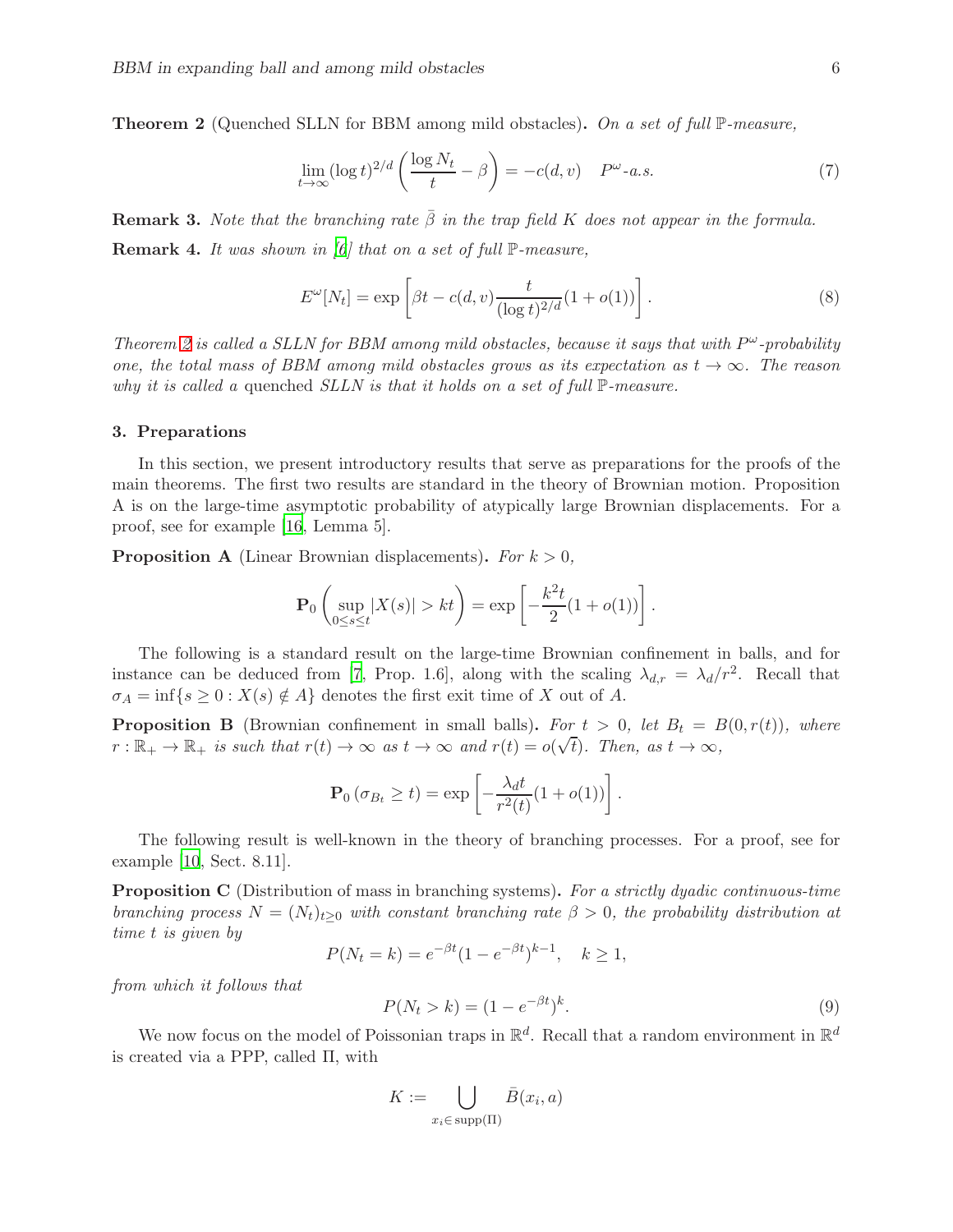being the trap field attached to  $\mathbb{R}^d$ .

<span id="page-6-0"></span>**Definition 1.** A clearing in the random environment  $\omega$  is a trap-free region in  $\mathbb{R}^d$ , that is,  $A \subseteq \mathbb{R}^d$ is a clearing if  $A \subseteq K^c$ . By a clearing of radius r, we mean a ball of radius r which is a clearing.

The following result is Lemma 4.5.2 in [\[19](#page-23-16)].

Proposition D. Let

<span id="page-6-4"></span>
$$
R_0 = R_0(d, \nu) := \left(\frac{d}{\nu \omega_d}\right)^{1/d} = \sqrt{\frac{\lambda_d}{c(d, \nu)}}.
$$
\n(10)

Then, on a set of full P-measure, there exists  $\ell_0 > 0$  such that for each  $\ell \geq \ell_0$  the cube  $(-\ell, \ell)^d$ contains a clearing of radius

<span id="page-6-1"></span>
$$
R_{\ell} := R_0 (\log \ell)^{1/d} - (\log \log \ell)^2, \ \ell > 1.
$$
 (11)

We now prove a somewhat stronger version of Proposition D, which will be needed in the proof of the lower bound of Theorem [2](#page-5-0) (see Section [5\)](#page-12-0). For a Borel set B and  $x \in \mathbb{R}^d$ , we define their sum in the sense of sum of sets as  $x + B := \{x + y : y \in B\}.$ 

<span id="page-6-5"></span>**Lemma 1** (Almost sure clearings). Let  $n \in \mathbb{N}$  and  $a \in \mathbb{R}_+$  be fixed, and for  $\ell > 0$  let  $x_1, \ldots, x_{\lceil \ell^n \rceil}$ be any set of  $\lceil \ell^n \rceil$  points in  $\mathbb{R}^d$ . Define the cubes  $C_{j,\ell} = x_j + (-\ell,\ell)^d$ ,  $1 \le j \le \lceil \ell^n \rceil$ . Then, on a set of full P-measure, there exists  $\ell_0 > 0$  such that for each  $\ell \geq \ell_0$ , each of  $C_{1,\ell}, C_{2,\ell}, \ldots, C_{\lceil \ell^n \rceil, \ell}$ contains a clearing of radius  $R_{\ell} + a$ , where  $R_{\ell}$  is as in [\(11\)](#page-6-1).

*Proof.* Let  $x_1, x_2, \ldots$  be a sequence of points in  $\mathbb{R}^d$ , and  $C_{j,\ell} := x_j + (-\ell,\ell)^d$  for  $j = 1,2,\ldots$  For  $k \geq 0$ , let  $A_{\ell,k}$  be the event that there is a clearing of radius  $R_{\ell} + k$  in each  $C_{1,\ell}, C_{2,\ell}, \ldots, C_{\lceil(2\ell)^n\rceil,\ell}$ . Also, for  $k \geq 0$ , define

$$
E_{\ell,k} = \{ (-\ell,\ell)^d \text{ contains a clearing of radius } R_{\ell} + k \}.
$$

Due to the homogeneity of the PPP, it is clear that for all  $x \in \mathbb{R}^d$  and  $k > 0$ ,

$$
\mathbb{P}\left(x+(-\ell,\ell)^d\text{ contains a clearing of radius }R_{\ell}+k\right)=\mathbb{P}(E_{\ell,k}).
$$

Then, the union bound gives

<span id="page-6-3"></span>
$$
\mathbb{P}(A_{\ell,k}^c) \le \lceil (2\ell)^n \rceil \, \mathbb{P}(E_{\ell,k}^c). \tag{12}
$$

We now estimate  $\mathbb{P}(E_{\ell,k}^c)$ . Partition  $(-\ell,\ell)^d$  into smaller cubes of side length  $2(R_{\ell}+k)$ . Then, a ball of radius  $R_{\ell} + k$  can be inscribed in each smaller cube, and we can bound  $\mathbb{P}(E_{\ell,k}^c)$  from above as

<span id="page-6-2"></span>
$$
\mathbb{P}(E_{\ell,k}^c) \le \left[1 - e^{-\nu \omega_d (R_\ell + k)^d}\right]^{\lfloor \ell/(R_\ell + k) \rfloor^d} \le \exp\left[-\left[\frac{\ell}{R_\ell + k}\right]^d e^{-\nu \omega_d (R_\ell + k)^d}\right],\tag{13}
$$

where we have used the estimate  $1 + x \le e^x$ . Let

$$
\alpha_{\ell} := \left\lfloor \frac{\ell}{R_{\ell} + k} \right\rfloor^{d} e^{-\nu \omega_{d}(R_{\ell} + k)^{d}}.
$$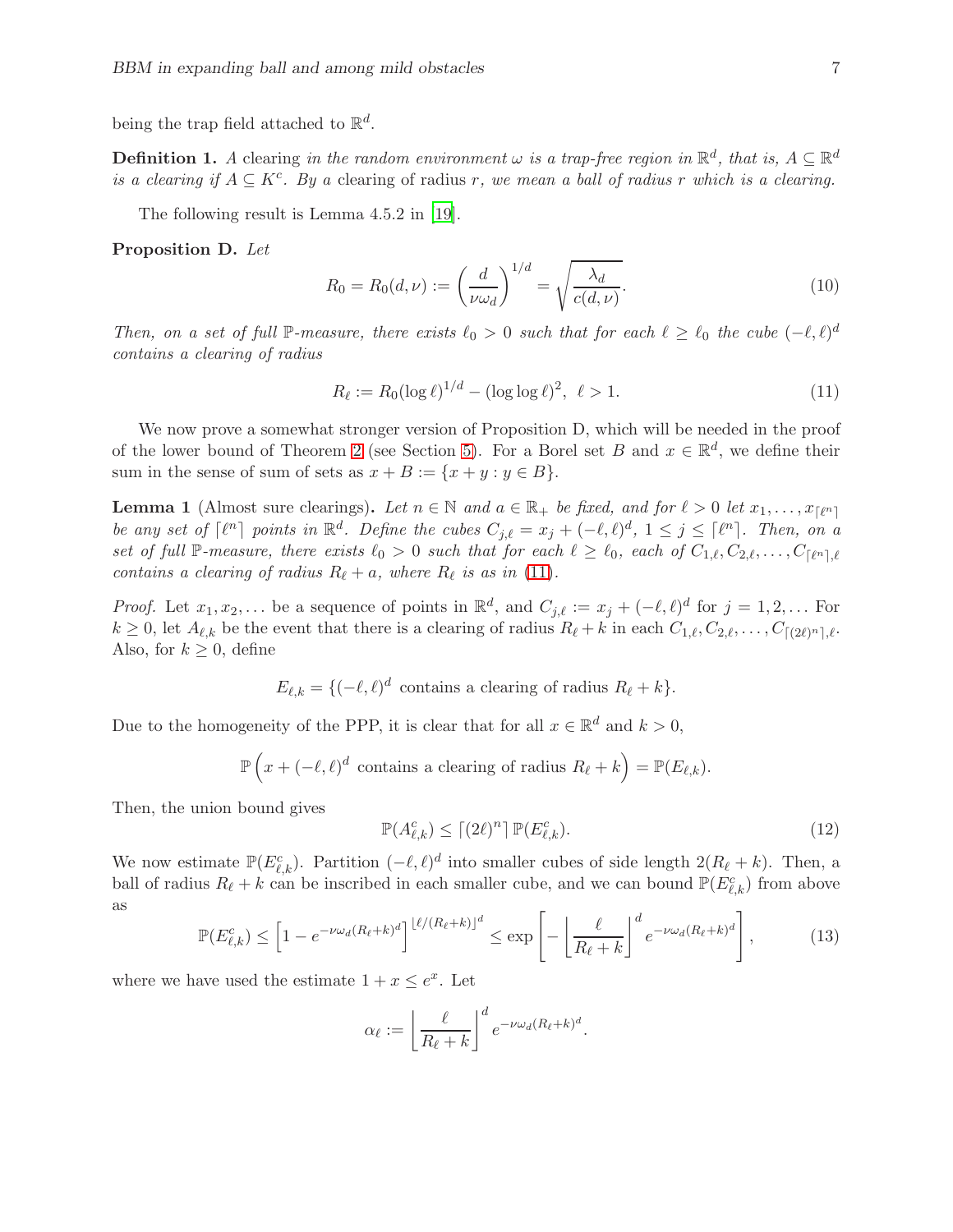Then, using [\(11\)](#page-6-1), and that  $\log \lfloor \ell/(R_{\ell}+k) \rfloor \ge \log \frac{\ell}{2(R_{\ell}+k)}$ , we obtain

$$
\log \alpha_{\ell} \geq d \log \ell - d \log [2(R_0(\log \ell)^{1/d} - (\log \log \ell)^2 + k)] - \nu \omega_d [R_0(\log \ell)^{1/d} - (\log \log \ell)^2 + k]^d
$$
  
=  $d \log \ell - d \log [2(R_0(\log \ell)^{1/d} - (\log \log \ell)^2 + k)] - \nu \omega_d R_0^d \log \ell \left[1 - \frac{(\log \log \ell)^2 - k}{R_0(\log \ell)^{1/d}}\right]^d$   

$$
\geq d \log \ell - d \log 2 - d \log[R_0(\log \ell)^{1/d} - (\log \log \ell)^2 + k]
$$
  

$$
- d \log \ell + \frac{d^2}{R_0} (\log \ell)^{1-1/d} [(\log \log \ell)^2 - k] - \frac{d^3}{2R_0^2} (\log \ell)^{1-2/d} [(\log \log \ell)^2 - k]^2
$$
  

$$
\geq \frac{1}{2R_0} (\log \log \ell)^2
$$
(14)

for all large  $\ell$ , where we have used in the first inequality that  $R_0^d = d/(\nu \omega_d)$ , and that  $(1-x)^n \le$  $1 - xn + (xn)^2/2$  for  $x \ge 0$ . It follows from [\(13\)](#page-6-2) and [\(14\)](#page-7-0) that for a given  $k > 0$ , for all large  $\ell$ ,

<span id="page-7-0"></span>
$$
\mathbb{P}(E_{\ell,k}^c) \le e^{-\alpha_{\ell}} \le e^{-\exp[(\log \log \ell)^2/(2R_0)]}.
$$

Take  $\ell = 2^m$  with  $m \in \mathbb{N}$ . Then, for all large  $m, e^{-\alpha_{(2^m)}} \leq \exp\left(-m^{\frac{\log m}{2R_0}}\right)$ , which along with [\(12\)](#page-6-3) and [\(14\)](#page-7-0) implies

$$
\sum_{m=1}^{\infty} \mathbb{P}\left(A_{2^m,k}^c\right) \le c(m_0) + \sum_{m=m_0}^{\infty} \left[ (2^{m+1})^n \right] \exp\left(-m^{\frac{\log m}{2R_0}}\right) < c(m_0) + \sum_{m=m_0}^{\infty} \left[ (2^n)^{m+1} \right] e^{-m^2} < \infty,
$$

where  $c(m_0)$  is a constant that depends on  $m_0$ . Applying Borel-Cantelli lemma to the cubes  $(-2^m, 2^m)^d$ , we conclude that with P-probability one, only finitely many  $A_{2^m,k}^c$  occur. That is,  $\mathbb{P}(\Omega_0) = 1$ , where

<span id="page-7-1"></span>
$$
\Omega_0 = \{ \omega : \exists m_0 \,\forall m \ge m_0, \text{ each } C_{1,2^m}, \dots, C_{\lceil (2^{m+1})^n \rceil, 2^m} \text{ has a clearing of radius } R_{(2^m)} + k \}. \tag{15}
$$

Let  $\omega_0 \in \Omega_0$ , and  $m_0$  be as in [\(15\)](#page-7-1). If we choose  $k \ge a$ , then to complete the proof, it suffices to show that in the environment  $\omega_0$  for each  $m \geq m_0$  and  $2^m \leq \ell \leq 2^{m+1}$ , each  $C_{1,\ell}, \ldots, C_{\lceil \ell^n \rceil, \ell}$ contains a clearing of radius  $R_{\ell} + a$ . Let  $\ell \geq 2^{m_0}$  so that  $2^m \leq \ell \leq 2^{m+1}$  for some  $m \geq m_0$ . Fix this integer m. Observe that

$$
R_{(2^{m+1})} - R_{(2^m)} \le R_0 (\log 2)^{1/d} \left[ (m+1)^{1/d} - m^{1/d} \right] \le R_0 \log 2.
$$

Choose  $k = R_0 \log 2 + a$  (so far the choice of  $k > 0$  was arbitrary). Then, since  $R_\ell$  is increasing in  $\ell$  for large  $\ell$ , we have

<span id="page-7-2"></span>
$$
R_{\ell} + a \le R_{(2^{m+1})} + a \le R_{(2^m)} + R_0 \log 2 + a = R_{(2^m)} + k. \tag{16}
$$

Furthermore,

<span id="page-7-3"></span>
$$
\lceil \ell^n \rceil \le \lceil (2^{m+1})^n \rceil. \tag{17}
$$

Then, setting  $\ell_0 = 2^{m_0}$ , [\(15\)](#page-7-1), [\(16\)](#page-7-2) and [\(17\)](#page-7-3) imply that for  $\ell \geq \ell_0$ , each of  $C_{1,\ell}, \ldots, C_{\lceil \ell^n \rceil, \ell}$  contains a clearing of radius  $R_{\ell} + a$ . This completes the proof since the choice of  $\omega_0 \in \Omega_0$  was arbitrary and  $\mathbb{P}(\Omega_0) = 1$ .  $\mathbb{P}(\Omega_0)=1.$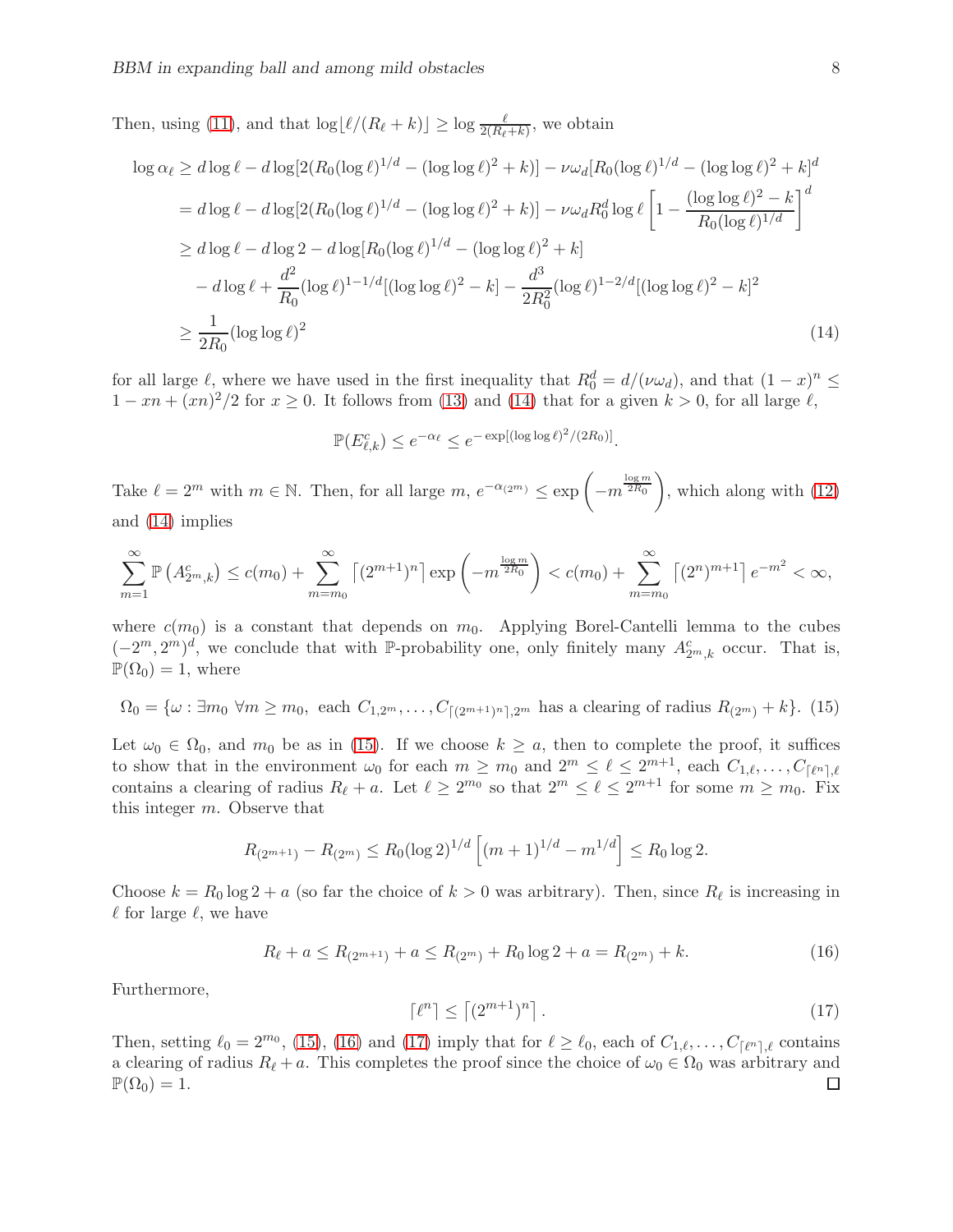# <span id="page-8-0"></span>4. Proof of Theorem [1](#page-4-0)

Recall that by assumption  $r : \mathbb{R}_+ \to \mathbb{R}_+$  satisfies  $r(t) \to \infty$  as  $t \to \infty$  and  $r(t) = o(\sqrt{\frac{t}{p}})$ . Also, we set  $B_t = B(0, r(t))$  for  $t \geq 0$ . Throughout this section, we will use that the law of  $|Z_t^{B_t}|$  is the same as the law of number of particles of  $Z$  which are present at  $t$  and whose ancestral lines over  $[0, t]$  have been confined to  $B_t$ .

4.1. Proof of the lower bound

Suppose that

$$
\gamma_t = e^{-\kappa r(t)}, \text{ where } \kappa > 0.
$$

Consider the joint strategy of suppressing the branching over  $[0, f(t)]$ , and then letting the BBM evolve 'normally' in the remaining interval  $[f(t), t]$ . To be precise, recall that  $n_t := |Z_t^{B_t}|$ ,  $\sigma_A$  denotes the first exit time out of A, and  $p_t := \mathbf{P}_0(\sigma_{B_t} \ge t)$ ; and let  $f : \mathbb{R}_+ \to \mathbb{R}_+$  satisfy  $f(t) = o(t)$ . For  $t > 0$  define the events

$$
A_t = \{ N_{f(t)} = 1 \}, \quad E_t = \{ n_t < \gamma_t p_t e^{\beta t} \}.
$$

Estimate

<span id="page-8-6"></span>
$$
P(E_t) \ge P(E_t \cap A_t) = P(E_t \mid A_t)P(A_t). \tag{18}
$$

We will show that  $P(E_t^c | A_t)$  tends to a constant smaller than one as  $t \to \infty$  for suitable f. Let  $(Y_1(s))_{0\leq s\leq \tau_1}$  be the path of the initial particle, where  $\tau_1$  denotes the particle's lifetime. Conditional on  $A_t$ , it is clear that  $\tau_1 \geq f(t)$ , and that  $n_t = 0$  if  $Y_1(z) \notin B_t$  for some  $0 \leq z \leq f(t)$ . Next, for  $t > 0$  define

$$
D_t = \{ Y_1(z) \in B_t \ \forall \, 0 \le z \le f(t) \}.
$$

Then,

<span id="page-8-1"></span>
$$
E[n_t | A_t] = E[n_t \mathbb{1}_{D_t} | A_t] + E[n_t \mathbb{1}_{D_t^c} | A_t] = E[n_t | A_t, D_t] P(D_t | A_t), \tag{19}
$$

where the second term on the right-hand side vanishes. Write

<span id="page-8-2"></span>
$$
E[n_t | A_t, D_t] = \int_{B_t} E[n_t | A_t, D_t, Y_1(f(t)) = y] P(Y_1(f(t)) \in dy | A_t, D_t).
$$
 (20)

Define

<span id="page-8-7"></span>
$$
\widetilde{p}^{(t)}(x,s,dy) := \mathbf{P}_x(X(s) \in dy \mid X(z) \in B_t \,\,\forall \, 0 \le z \le s) \quad \text{and} \quad p_{s,x}^t := \mathbf{P}_x(\sigma_{B_t} \ge s). \tag{21}
$$

Applying the Markov property of a standard BM at time s with  $0 < s < t$  gives

<span id="page-8-3"></span>
$$
p_t = p_{s,0}^t \int_{B_t} p_{t-s,y}^t \, \tilde{p}^{(t)}(0, s, dy). \tag{22}
$$

Furthermore, it follows from [\(19\)](#page-8-1) and [\(20\)](#page-8-2) that

<span id="page-8-4"></span>
$$
E\left[n_t \mid A_t\right] = p_{f(t),0}^t \int_{B_t} E\left[n_t \mid A_t, D_t, Y_1(f(t)) = y\right] \widetilde{p}^{(t)}(0, f(t), dy). \tag{23}
$$

Now apply the Markov property of BBM at time  $f(t)$ , and use the many-to-one lemma (see for instance [\[7,](#page-23-13) Lemma 1.6]) to obtain

<span id="page-8-5"></span>
$$
E\left[n_t \mid A_t, D_t, Y_1(f(t)) = y\right] = p_{t-f(t),y}^t e^{\beta(t-f(t))}, \quad y \in B_t.
$$
\n(24)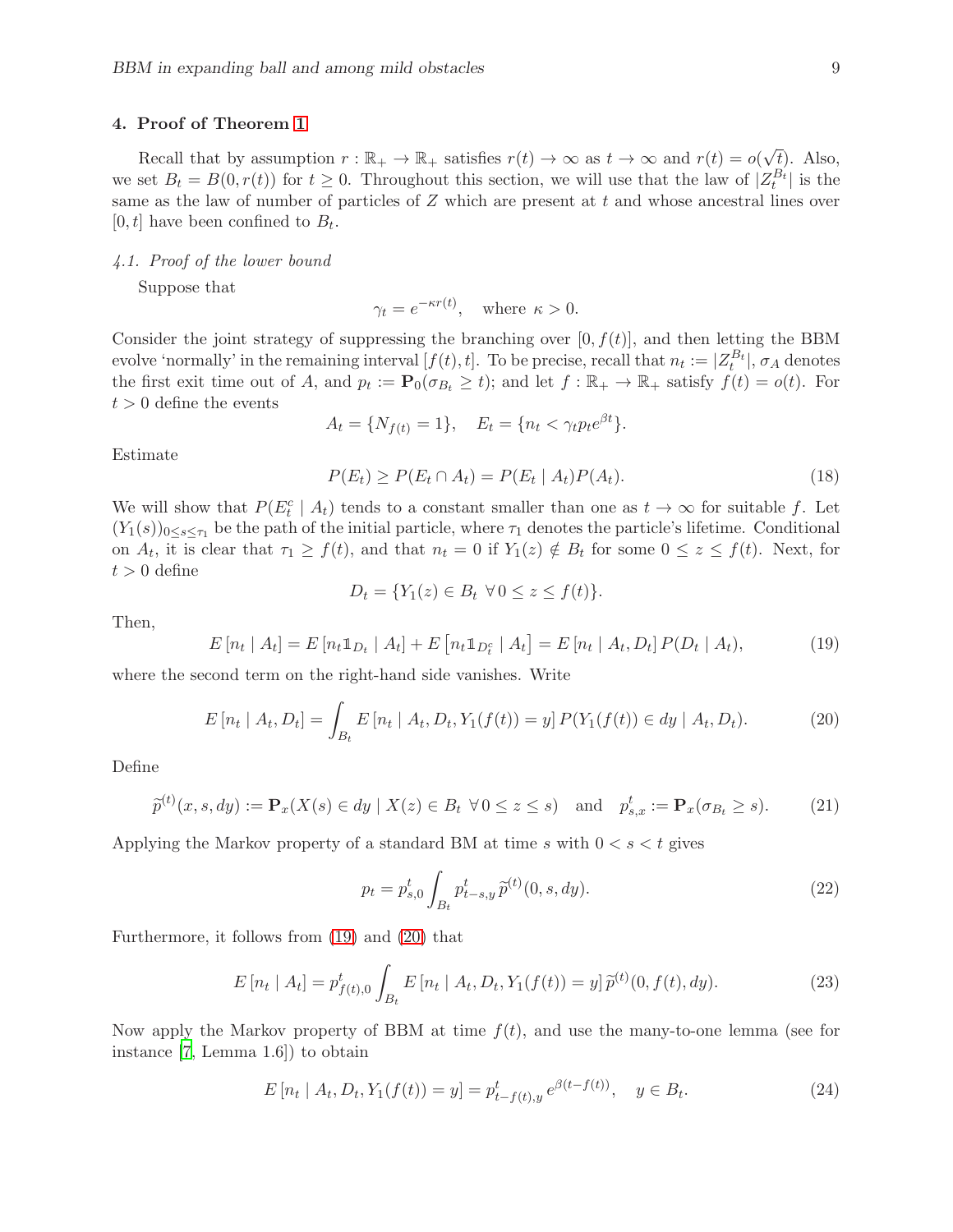Using [\(22\)](#page-8-3) with s therein replaced by  $f(t)$ , it then follows from (22), [\(23\)](#page-8-4) and [\(24\)](#page-8-5) that

$$
E[n_t | A_t] = e^{\beta(t - f(t))} p_{f(t),0}^t \int_{B_t} p_{t - f(t),y}^t \tilde{p}^{(t)}(0, f(t), dy)
$$
  
=  $e^{\beta(t - f(t))} p_t.$ 

Then, by the Markov inequality,

<span id="page-9-0"></span>
$$
P(E_t^c \mid A_t) \le \frac{E\left[n_t \mid A_t\right]}{\gamma_t p_t e^{\beta t}} = \gamma_t^{-1} e^{-\beta f(t)}.
$$
\n(25)

Choose  $f(t) = -(1/\beta) \log((1-\delta)\gamma_t)$ , where  $0 < \delta < 1$ . With this choice of f, [\(25\)](#page-9-0) implies that  $P(E_t | A_t) \ge \delta$ . Then, noting that  $P(A_t) = e^{-\beta f(t)}$ , it follows from [\(18\)](#page-8-6) that

$$
P(E_t) \ge \delta e^{-\beta f(t)} = \delta(1-\delta)\gamma_t = e^{-\kappa r(t)(1+o(1))}.
$$

This, along with [\(5\)](#page-4-4), proves [\(2\)](#page-4-5), and the lower bound in [\(1\)](#page-4-2).

### 4.2. Proof of the upper bound

For the proof of the upper bound, we follow a method that is based on Chebyshev's inequality, similar to the proof of [\[6,](#page-23-0) Thm. 1]. Let  $g : \mathbb{R}_+ \to \mathbb{R}_+$  satisfy  $g(t) \to 0$  as  $t \to \infty$ . Later, we will choose  $g_t := g(t)$  in a precise way. For  $t \geq 0$ , let  $N_t = |Z_t|$  as before, and estimate

<span id="page-9-1"></span>
$$
P(\cdot) = P\left(\cdot \left| N_t > e^{\beta t} g_t \right.\right) + P\left(N_t \le e^{\beta t} g_t\right). \tag{26}
$$

We first bound the second term on the right-hand side of  $(26)$  from above. It follows from  $(9)$  that  $P(N_t \le k) = 1 - (1 - e^{-\beta t})^k \le ke^{-\beta t}$  for  $k \ge 1$ . Set  $k = \lfloor e^{\beta t} g_t \rfloor$  to obtain

<span id="page-9-2"></span>
$$
P\left(N_t \le e^{\beta t} g_t\right) = P\left(N_t \le \lfloor e^{\beta t} g_t \rfloor\right) \le \lfloor e^{\beta t} g_t \rfloor e^{-\beta t} \le g_t. \tag{27}
$$

Next, for  $t > 0$  define

$$
\widetilde{P}_t(\cdot) = P(\cdot \mid N_t > e^{\beta t} g_t),
$$

and let  $E_t$  be the corresponding expectation. We now bound the first term on the right-hand side of [\(26\)](#page-9-1) from above. Let  $\mathcal{N}_t$  denote the set of particles of Z that are alive at time t. For  $u \in \mathcal{N}_t$ , let  $(Y_u(s))_{0\leq s\leq t}$  denote the ancestral line up to t of particle u. By the ancestral line up to t of a particle present at time  $t$ , we mean the continuous trajectory traversed up to  $t$  by the particle, concatenated with the trajectories of all its ancestors including the one traversed by the initial particle. Note that  $(Y_u(s))_{0\leq s\leq t}$  is identically distributed as a Brownian path  $(X(s))_{0\leq s\leq t}$  for each  $u \in \mathcal{N}_t$ . Let us pick randomly, independent of their genealogy and position,  $\lfloor e^{\beta t} g_t \rfloor$  particles from  $\mathcal{N}_t$ . Note that this is possible under  $P_t(\cdot)$ . Denote this collection of particles by  $\mathcal{M}_t$ , set  $M_t := |\mathcal{M}_t|$ , and define

$$
\hat{n}_t = \sum_{u \in \mathcal{M}_t} \mathbbm{1}_{A_u},
$$

where  $A_u = \{Y_u(s) \in B_t \ \forall \ 0 \le s \le t\}$ . Observe that  $\hat{n}_t$  counts, out of  $\mathcal{M}_t$ , the particles whose ancestral lines are confined to  $B_t$  over [0, t]. Since the collection  $\mathcal{M}_t$  is chosen independently of the motion process, each particle u in  $\mathcal{M}_t$  has an ancestral line  $(Y_u(s))_{0 \le s \le t}$  that is Brownian. Then, since the branching and motion mechanisms are independent of each other, the many-to-one lemma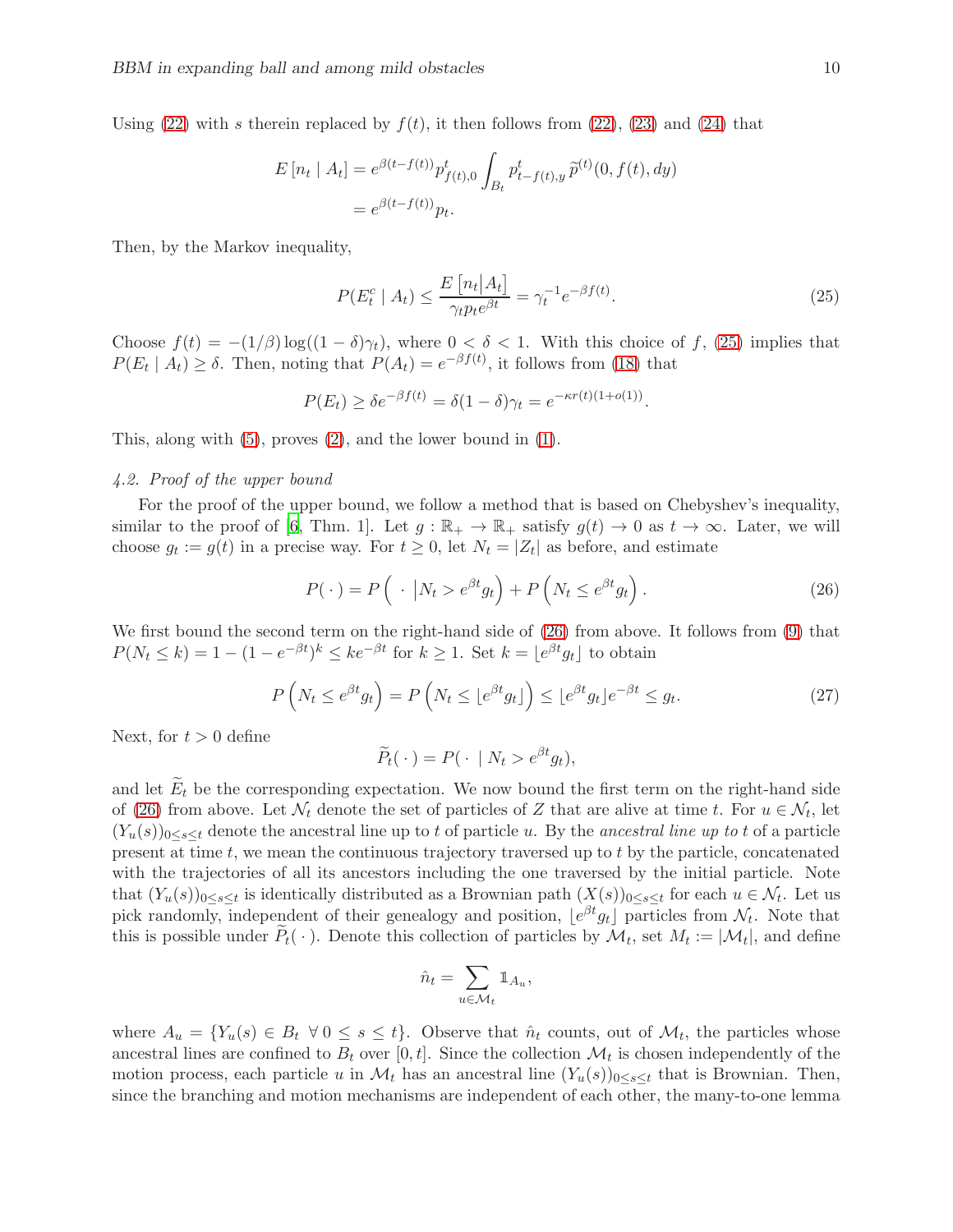implies that for  $t > 0$ ,

<span id="page-10-4"></span><span id="page-10-0"></span>
$$
\widetilde{E}_t[\hat{n}_t] = p_t M_t = p_t \lfloor e^{\beta t} g_t \rfloor, \tag{28}
$$

where  $p_t$  is as before the probability of confinement of a standard BM to  $B_t$  over [0, t]. It is clear that  $\hat{n}_t \leq n_t$ . At this point, choose g such that  $g_t \geq \gamma_t$  for all  $t > 0$ . Then, using Chebyshev's inequality, it follows from [\(26\)](#page-9-1), [\(27\)](#page-9-2), and [\(28\)](#page-10-0) that

$$
P(n_t < \gamma_t p_t e^{\beta t}) \le \widetilde{P}_t \left(\hat{n}_t < \gamma_t p_t e^{\beta t}\right) + g_t
$$
  
\n
$$
\le \widetilde{P}_t \left(|\hat{n}_t - \widetilde{E}_t|\hat{n}_t|| > (g_t - \gamma_t)p_t e^{\beta t}\right) + g_t
$$
  
\n
$$
\le \frac{\widetilde{\text{Var}}_t(\hat{n}_t)}{(g_t - \gamma_t)^2 p_t^2 e^{2\beta t}} + g_t,
$$
\n(29)

where  $Var_t$  denotes the variance associated to  $P_t$ . In the rest of the proof, we estimate  $Var_t(\hat{n}_t)$ .

Let  $P$  be the probability under which the pair  $(i, j)$  is chosen uniformly at random among the  $M_t(M_t-1)$  possible pairs in  $\mathcal{M}_t$ , and let  $\mathcal E$  be the corresponding expectation. Also, for a generic Brownian motion X, let Var denote its variance, and let  $A = \{X(s) \in B_t \ \forall 0 \le s \le t\}$ . Then,

$$
\widetilde{\text{Var}}_t(\hat{n}_t) = \widetilde{\text{Var}}_t \left( \sum_{u \in \mathcal{M}_t} \mathbb{1}_{A_u} \right)
$$
\n
$$
= M_t \text{Var} \left( \mathbb{1}_A \right) + \sum_{1 \le i \ne j \le M_t} \widetilde{\text{Cov}}_t \left( \mathbb{1}_{A_i}, \mathbb{1}_{A_j} \right)
$$
\n
$$
= M_t (p_t - p_t^2) + M_t (M_t - 1) \frac{\sum_{1 \le i \ne j \le M_t} \widetilde{\text{Cov}}_t \left( \mathbb{1}_{A_i}, \mathbb{1}_{A_j} \right)}{M_t (M_t - 1)}
$$
\n
$$
\le g_t e^{\beta t} (p_t - p_t^2) + g_t e^{\beta t} (g_t e^{\beta t} - 1) \left[ (\mathcal{E} \otimes \widetilde{P}_t)(A_i \cap A_j) - p_t^2 \right]. \tag{30}
$$

Let  $Q^{(t)}$  be the distribution of the splitting time of the most recent common ancestor of *i*th and jth particles under  $\mathcal{E} \otimes P_t$ . Applying the Markov property at this splitting time, we obtain

<span id="page-10-1"></span>
$$
(\mathcal{E} \otimes \widetilde{P}_t)(A_i \cap A_j) = p_t \int_0^t \int_{B_t} p_{t-s,x}^t \widetilde{p}^{(t)}(0, s, dx) Q^{(t)}(ds), \tag{31}
$$

where  $\tilde{p}^{(t)}(x, s, dy)$  and  $p_{s,x}^t$  are as defined in [\(21\)](#page-8-7). Set  $p_s^t = p_{s,0}^t$ . Then, it follows from [\(22\)](#page-8-3) and [\(31\)](#page-10-1) that

<span id="page-10-3"></span>
$$
(\mathcal{E} \otimes \widetilde{P}_t)(A_i \cap A_j) = p_t^2 \int_0^t \frac{1}{p_s^t} Q^{(t)}(ds). \tag{32}
$$

For  $t > 0$  define

<span id="page-10-2"></span>
$$
J_t := \int_0^t \frac{1}{p_s^t} Q^{(t)}(ds).
$$

Then, by  $(30)$  and  $(32)$ , we have

<span id="page-10-5"></span>
$$
\widetilde{\text{Var}}_t(\hat{n}_t) \le g_t p_t e^{\beta t} + g_t^2 p_t^2 e^{2\beta t} (J_t - 1). \tag{33}
$$

It is clear that  $J_t - 1 \ge 0$ . Next, we bound  $J_t - 1$  from above.

Recall that  $r(t)$  is a distance scale. For  $k > 0$ , we will use  $kr(t)$  as a time scale. Note that for large t it is atypical for a BM starting at the origin to escape  $B_t = B(0, r(t))$  over  $[0, kr(t)]$ . For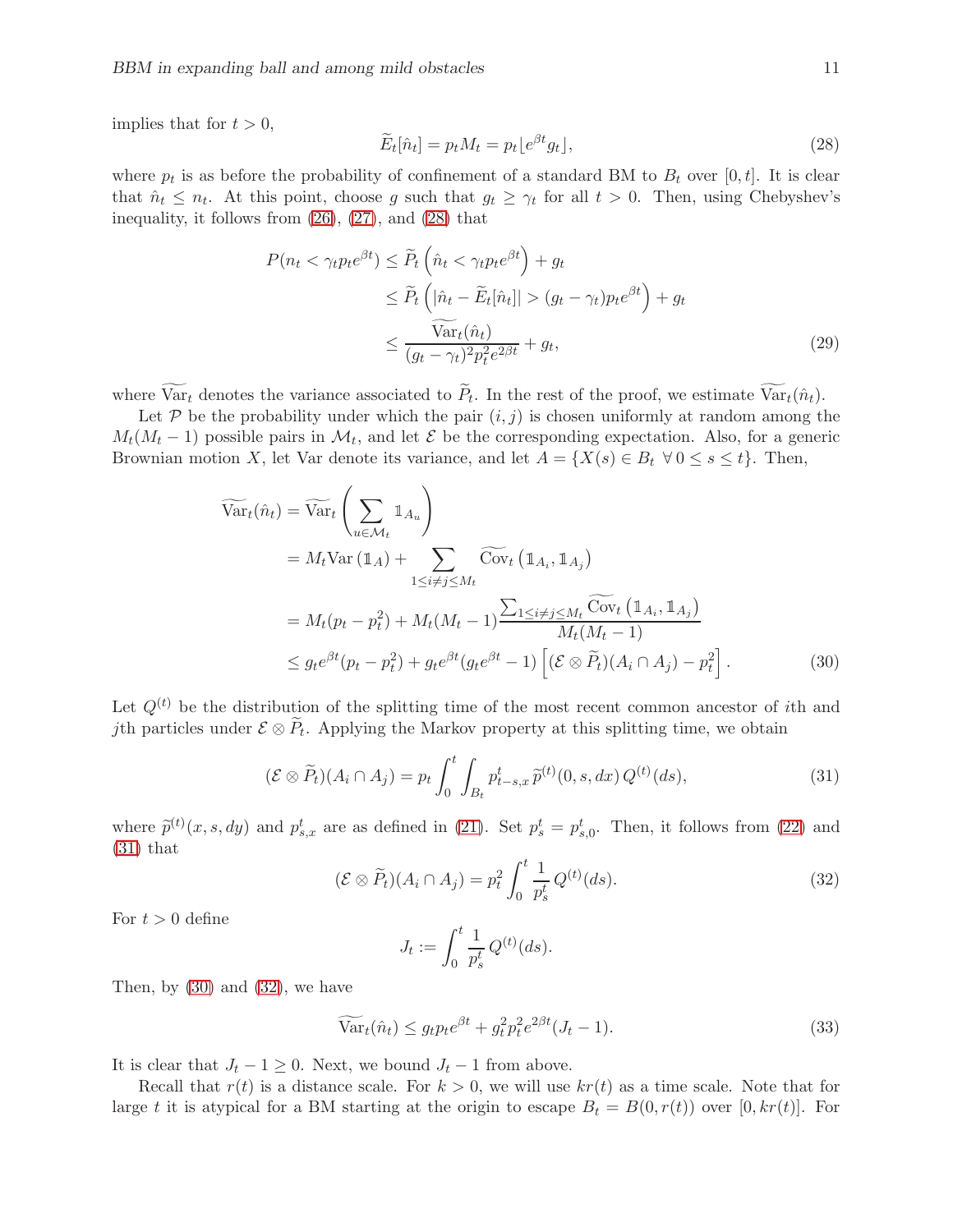large  $t$ , split  $J_t$  up as

$$
J_t = \int_0^{kr(t)} \frac{1}{p_s^t} Q^{(t)}(ds) + \int_{kr(t)}^t \frac{1}{p_s^t} Q^{(t)}(ds),
$$

and define

$$
J_t^{(1)} := \int_0^{kr(t)} \frac{1}{p_s^t} Q^{(t)}(ds), \qquad J_t^{(2)} := \int_{kr(t)}^t \frac{1}{p_s^t} Q^{(t)}(ds).
$$

We first bound  $J_t^{(1)} - 1$  from above. Observe that  $p_s^t$  is nonincreasing in s, and estimate

<span id="page-11-0"></span>
$$
J_t^{(1)} = \int_0^{kr(t)} \frac{1}{p_s^t} Q^{(t)}(ds) \le \frac{1}{p_{kr(t)}^t}.
$$
\n(34)

From Proposition A,

<span id="page-11-1"></span>
$$
1 - p_{kr(t)}^t = \exp\left[-\frac{r(t)}{2k}(1 + o(1))\right].
$$
\n(35)

It then follows from [\(34\)](#page-11-0) and [\(35\)](#page-11-1) that

<span id="page-11-2"></span>
$$
J_t^{(1)} - 1 \le \frac{\exp\left[-\frac{r(t)}{2k}(1 + o(1))\right]}{1 - \exp\left[-\frac{r(t)}{2k}(1 + o(1))\right]} = \exp\left[-\frac{r(t)}{2k}(1 + o(1))\right].
$$
 (36)

To bound  $J_t^{(2)}$  $t^{(2)}$  from above, we will use the following fact on the distribution  $Q^{(t)}$  from [\[6](#page-23-0), Prop. 5.  $Q^{(t)}$  is absolutely continuous with respect to the Lebesgue measure, which we denote by ds, and its density function, which we denote by  $g^{(t)}$ , satisfies

$$
\exists C > 0, s_0 > 0 \quad \text{such that} \quad \forall s \ge s_0, \ g^{(t)}(s) \le Cse^{-\beta s}.
$$

Since  $r(t) = o(\sqrt{t})$  by assumption, this implies that for all large t we have  $r(t) \leq t$ , which implies  $1/p_s^t \leq 1/p_s^{r(t)}$ . Here,  $p_s^{r(t)} = \mathbf{P}_0(\sigma_{B_{r(t)}} \geq s)$  with  $B_{r(t)} = B(0, r(r(t)))$  in accordance with previous notation. Then, since  $r(t) \to \infty$  as  $t \to \infty$ , for all large t and for  $kr(t) \leq s \leq t$ ,

<span id="page-11-3"></span>
$$
\frac{1}{p_s^t} \le \frac{1}{p_s^{r(t)}} = \exp\left[\frac{\lambda_d s}{r^2(r(t))}(1+o(1))\right] \le \exp\left[\frac{2\lambda_d s}{r^2(r(t))}\right],
$$

where we have used Proposition B. Then, we continue with

$$
J_t^{(2)} = \int_{kr(t)}^t \frac{1}{p_s^t} Q^{(t)}(ds) \le \int_{kr(t)}^t \exp\left[\frac{2\lambda_d s}{r^2(r(t))}\right] Cse^{-\beta s} ds
$$
  

$$
\le C \int_{kr(t)}^{\infty} s \exp\left[-\left(\beta - \frac{2\lambda_d}{r^2(r(t))}\right)s\right] ds
$$
  

$$
\le \exp\left[-\beta kr(t)(1+o(1))\right],
$$
 (37)

where we have used integration by parts. From  $(36)$  and  $(37)$ , we have

<span id="page-11-4"></span>
$$
J_t - 1 = J_t^{(1)} - 1 + J_t^{(2)} \le \exp\left[-\frac{r(t)}{2k}(1 + o(1))\right] + \exp\left[-\beta kr(t)(1 + o(1))\right].\tag{38}
$$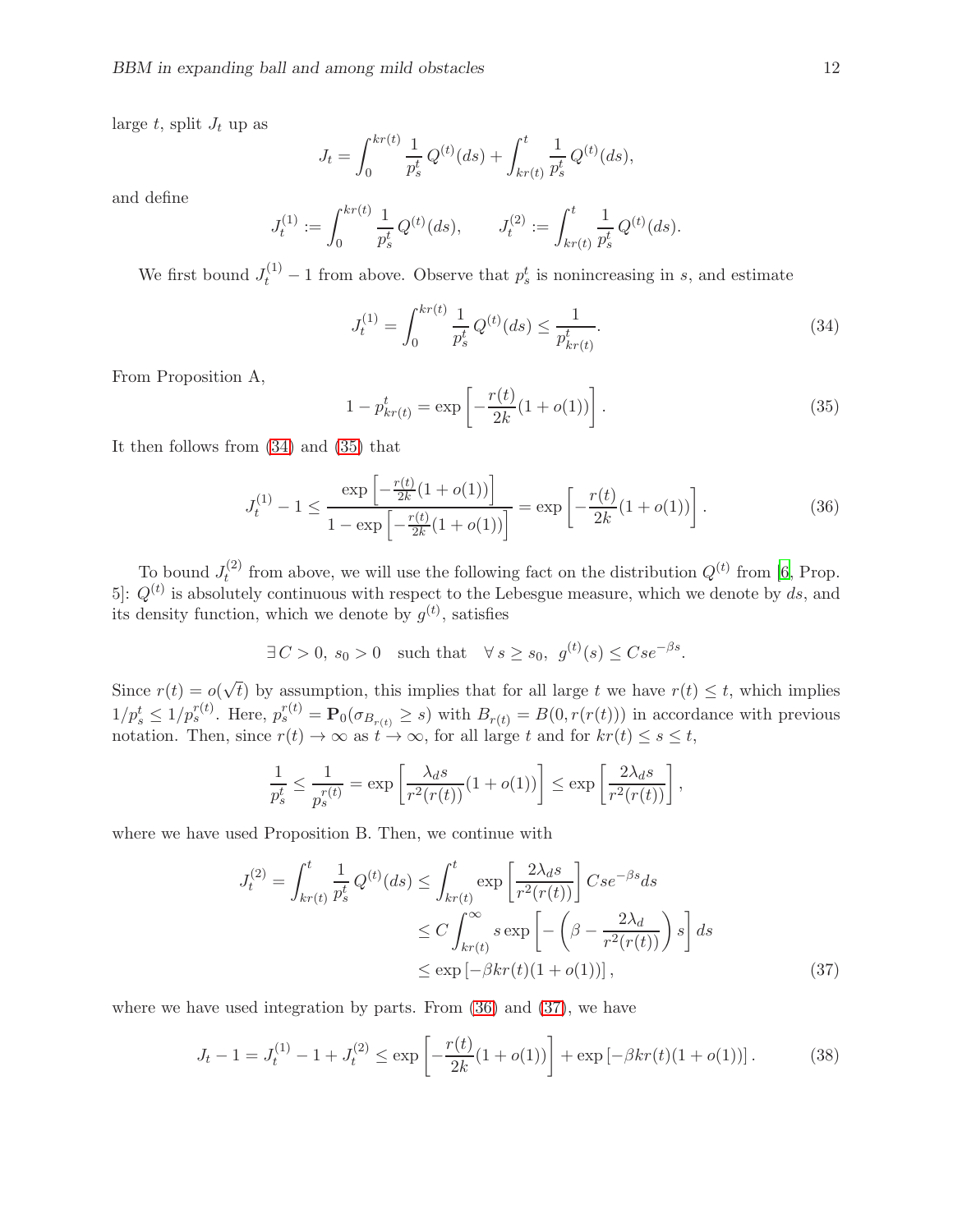To optimize the smallest absolute exponent on the right-hand side of  $(38)$ , choose k so that

$$
\beta kr(t) = \frac{r(t)}{2k}.
$$

This yields  $k = \frac{1}{\sqrt{2}}$  $\frac{1}{2\beta}$ . With this choice of k, we have

$$
J_t - 1 \le \exp\left[-\sqrt{\beta/2} \, r(t) (1 + o(1))\right].
$$

It then follows from [\(29\)](#page-10-4) and [\(33\)](#page-10-5) that

<span id="page-12-1"></span>
$$
P(n_t < \gamma_t p_t e^{\beta t}) \le \frac{g_t}{(g_t - \gamma_t)^2 p_t} e^{-\beta t} + \frac{g_t^2}{(g_t - \gamma_t)^2} e^{-\sqrt{\beta/2} r(t)(1 + o(1))} + g_t.
$$
 (39)

By assumption,  $\gamma_t = e^{-\kappa r(t)}$  with  $\kappa > 0$ . Choose  $g_t = 2\gamma_t$ . Then, we can continue [\(39\)](#page-12-1) with

<span id="page-12-2"></span>
$$
P(n_t < \gamma_t p_t e^{\beta t}) \le \frac{2}{\gamma_t p_t} e^{-\beta t} + 4e^{-\sqrt{\beta/2}r(t)(1+o(1))} + g_t.
$$
\n(40)

Using Proposition B, and the assumptions that  $r(t) \to \infty$  and  $r(t) = o(\sqrt{t})$  as  $t \to \infty$ , we have

$$
\gamma_t p_t = e^{-\kappa r(t) - \frac{\lambda_d t}{r^2(t)}(1 + o(1))} = \exp[o(t)].
$$

Then, using that  $g_t = 2\gamma_t = 2e^{-\kappa r(t)}$ , it follows from [\(40\)](#page-12-2) that

$$
P(n_t < \gamma_t p_t e^{\beta t}) \le \begin{cases} e^{-\kappa r(t)(1+o(1))}, & 0 < \kappa \le \sqrt{\beta/2}, \\ e^{-\sqrt{\beta/2}r(t)(1+o(1))}, & \kappa > \sqrt{\beta/2}. \end{cases}
$$

This completes the proof of [\(3\)](#page-4-3) and the upper bound of [\(1\)](#page-4-2).

# <span id="page-12-0"></span>5. Proof of Theorem [2](#page-5-0)

# 5.1. Proof of the upper bound

The following upper bound was proved in [\[6,](#page-23-0) Section 6.1] via a first moment argument, using [\(8\)](#page-5-3) and the Markov inequality. On a set of full P-measure, say  $\Omega_0$ , for any  $\varepsilon > 0$ ,

<span id="page-12-3"></span>
$$
P^{\omega}\left((\log t)^{2/d}\left(\frac{\log N_t}{t} - \beta\right) + c(d, v) > \varepsilon\right) \le \exp\left[-\varepsilon t(\log t)^{-2/d} + o\left(t(\log t)^{-2/d}\right)\right].\tag{41}
$$

To pass from [\(41\)](#page-12-3) to the upper bound of the corresponding SLLN, we use a standard Borel-Cantelli argument. Recall that  $\Omega$  is the sample space for the BBM. For  $t > 0$ , define

$$
Y_t := (\log t)^{2/d} \left( \frac{\log N_t}{t} - \beta \right),
$$

and let

$$
\widehat{\Omega}_0 := \{ \varpi \in \widehat{\Omega} : \forall \, \varepsilon > 0 \, \exists \, t_0 = t_0(\varpi) \text{ such that } \forall \, t \ge t_0, \, Y_t \le -c(d, v) + \varepsilon \}.
$$

Let  $\omega \in \Omega_0$ . We will show that  $P^{\omega}(\widehat{\Omega}_0) = 1$ . For  $n \in \mathbb{N}$ , define

$$
A_n := \{ Y_n > -c(d, v) + \varepsilon \}.
$$

 $\Box$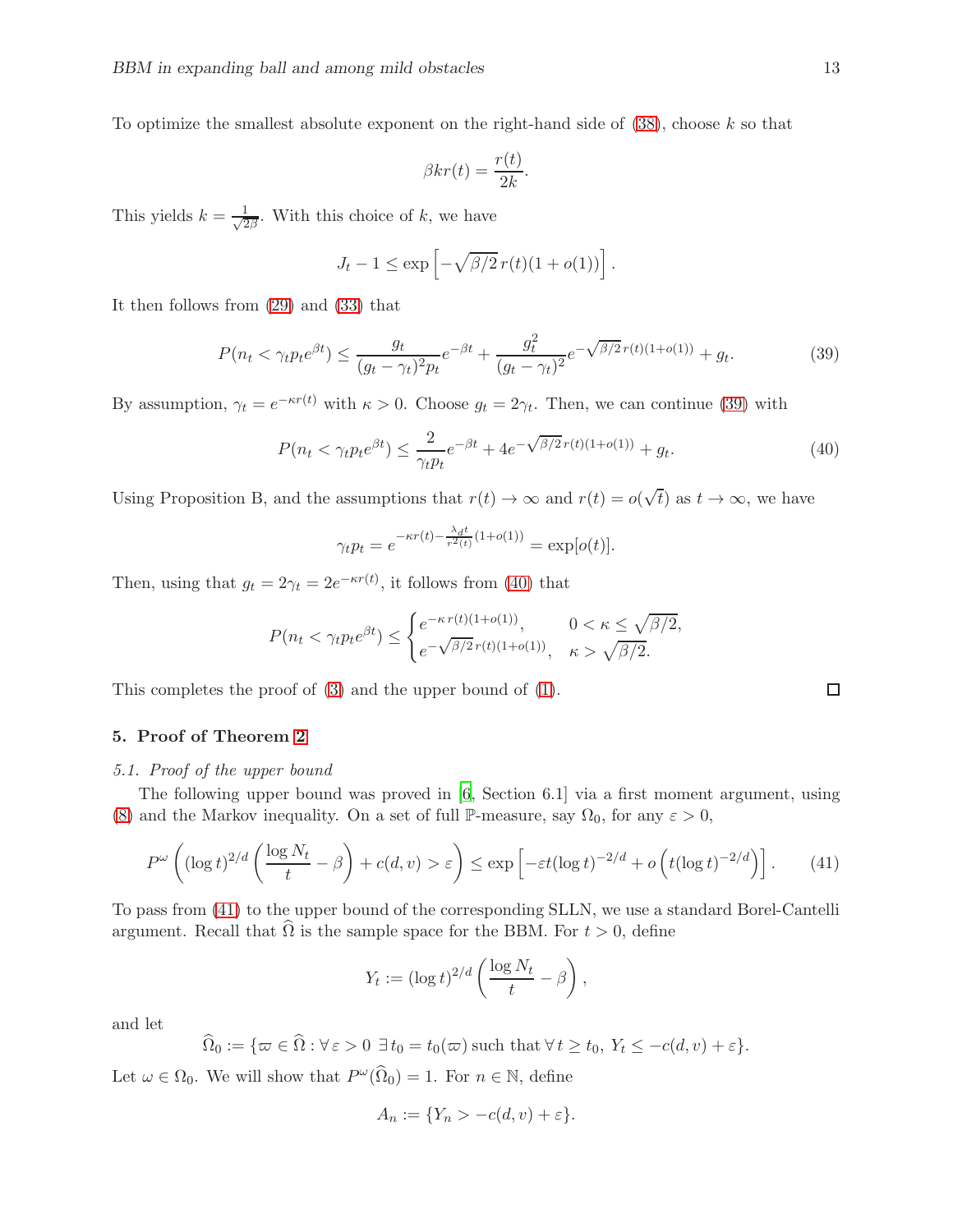By [\(41\)](#page-12-3), there exists  $n_0 \in \mathbb{N}$  such that for all  $n \ge n_0$ ,  $P^{\omega}(A_n) \le e^{-c(\varepsilon)n(\log n)^{-2/d}}$ . Then,

$$
\sum_{n=1}^{\infty} P^{\omega}(A_n) = c + \sum_{n=n_0}^{\infty} P^{\omega}(A_n) \le c + \sum_{n=n_0}^{\infty} e^{-c(\varepsilon)n(\log n)^{-2/d}} < \infty.
$$

By the Borel-Cantelli lemma, it follows that  $P^{\omega}(A_n)$  occurs i.o.) = 0, where i.o. stands for *infinitely* often. Choosing  $\varepsilon = 1/k$ , this implies that for each  $k \geq 1$ , we have

$$
P^{\omega}(\widehat{\Omega}_k) = 1, \quad \widehat{\Omega}_k := \{ \varpi \in \widehat{\Omega} : \exists n_0 = n_0(\varpi) \text{ such that } \forall n \ge n_0, Y_n \le -c(d, v) + 1/k \}.
$$

Since  $P^{\omega}(\hat{\Omega}_k) = 1$  for each  $k \geq 1$ , we have  $P^{\omega}(\hat{\Omega}_0) = P^{\omega}(\cap_{k \geq 1} \hat{\Omega}_k) = 1$ . Hence, on a set of full P-measure,

$$
\limsup_{t \to \infty} (\log t)^{(2/d)} \left( \frac{\log N_t}{t} - \beta \right) \le -c(d, v) \quad P^{\omega_{\text{-a.s.}}}
$$

### 5.2. Proof of the lower bound

Let  $\varepsilon > 0$ . We will find an upper bound for

<span id="page-13-0"></span>
$$
P^{\omega}\left((\log t)^{2/d}\left(\frac{\log N_t}{t} - \beta\right) + c(d, v) < -\varepsilon\right) = P^{\omega}\left(N_t < \exp\left[t\left(\beta - \frac{c(d, v) + \varepsilon}{(\log t)^{2/d}}\right)\right]\right) \tag{42}
$$

that is valid for large t on a set of full  $\mathbb{P}$ -measure, and then use this upper bound along with the Borel-Cantelli lemma to pass to the corresponding SLLN.

The proof is split into four parts for better readability. The first three parts are based on a bootstrap argument, where in part one, we find an upper bound on  $P(N_t < e^{\delta t})$  for  $0 < \delta < \beta$ , and then use this upper bound in parts two and three to find a similar upper bound on [\(42\)](#page-13-0). We mainly follow the proof strategy given in [\[6\]](#page-23-0). We significantly improve the first and third parts of the corresponding proof in [\[6](#page-23-0)] in order to extend the WLLN therein to SLLN, where the extra work is due to finding rates of decay to zero for the relevant probabilities as  $t \to \infty$  as opposed to merely showing that they tend to zero.

In the first part of the proof, we use probabilistic arguments alone, including Theorem [1,](#page-4-0) in contrast to the partial differential equations (PDE) approach used in [\[6\]](#page-23-0). The main challenge is due to the possibility of  $\beta = 0$  (no branching inside the traps), which makes it difficult to show that even in the presence of mild obstacles the system produces exponentially many particles with 'high' probability. We emphasize that the case  $\beta = 0$  was not covered in [\[6](#page-23-0)], and the PDE approach used therein exploits the condition  $\bar{\beta} > 0$ . The second part of the proof is similar to that in [\[6\]](#page-23-0); here, with minor further work, we find the rate of convergence to zero of the probability of the relevant unlikely event. The third part of the proof is an application of Theorem [1,](#page-4-0) where we argue that with 'high' probability sufficiently many particles are produced in a certain expanding clearing in  $\mathbb{R}^d$ , which exists in almost every environment. The fourth part of the proof uses a Borel-Cantelli argument along with the upper bound on [\(42\)](#page-13-0) from part three to obtain the lower bound of the SLLN in [\(7\)](#page-5-4).

### Part 1: Upper bound on exponentially few total mass

In the first part of the proof, we will find an upper bound for

$$
P^{\omega}(N_t < e^{\delta t}) \quad \text{with } 0 < \delta < \beta,
$$

that is valid for large  $t$  on a set of full P-measure. The argument will be based on the following lemma of independent interest, which is on the hitting probability of a standard BM to clearings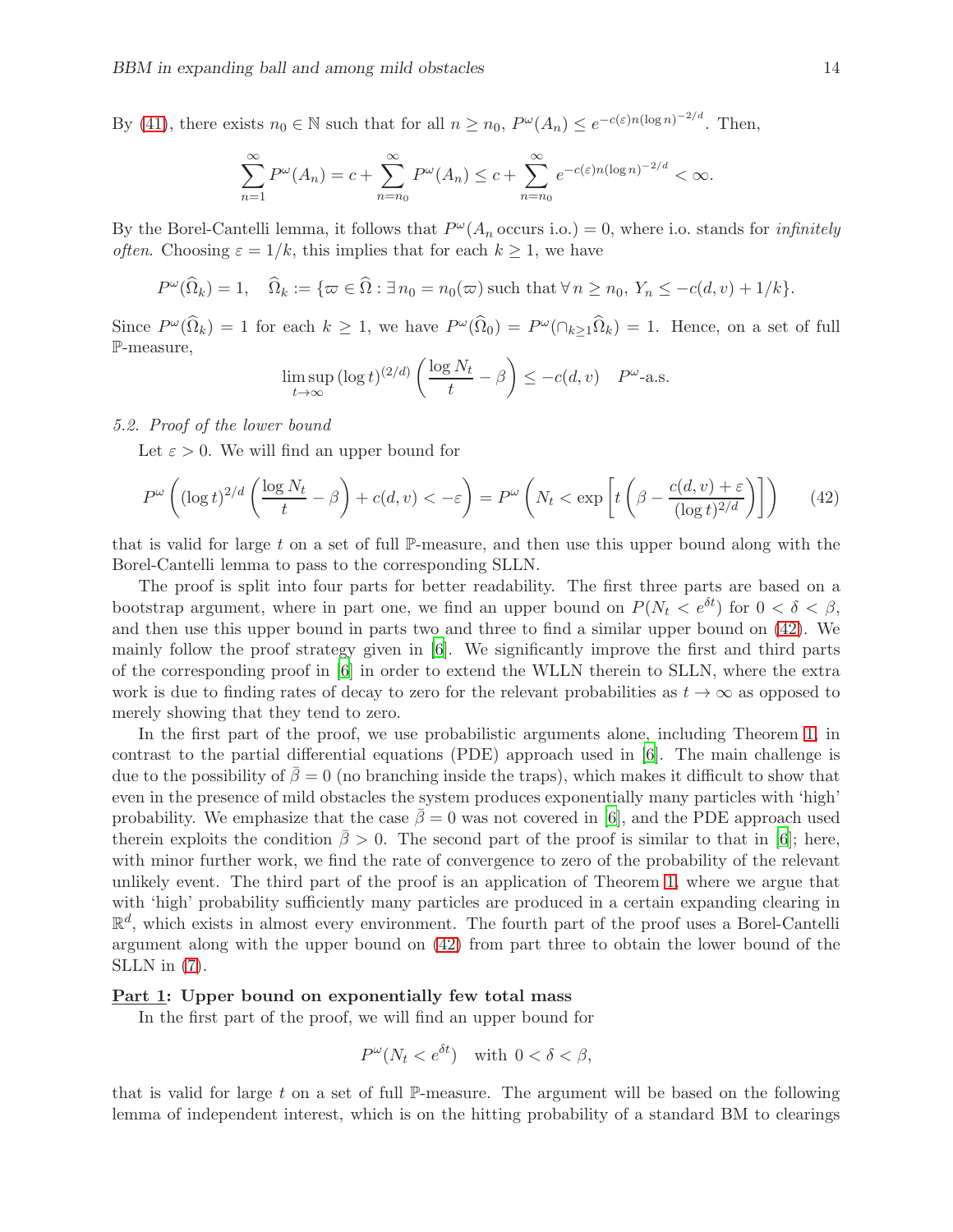of a certain size. Recall that  $X = (X(t))_{t\geq 0}$  denotes a standard BM in d dimensions, and  $P_x$  is the law of X started at position  $x \in \mathbb{R}^d$ . Also, recall the definition of  $R_0$  from [\(10\)](#page-6-4).

<span id="page-14-2"></span>**Lemma 2** (Hitting probability of BM to large clearings). Let  $r : \mathbb{R}_+ \to \mathbb{R}_+$  be such that

<span id="page-14-0"></span>
$$
r(t) = \frac{R_0}{3} \left(\frac{1}{6d}\right)^{1/d} (\log t)^{1/d}, \quad t > 1.
$$
 (43)

For  $\omega \in \Omega$  and  $t > 0$ , define

$$
\Phi_t^{\omega} = \{ x \in \mathbb{R}^d : B(x, r(t)) \subseteq K^c(\omega) \}.
$$

Let  $\mathbf{P}_x^{\omega}$  be the conditional law of X started at position  $x \in \mathbb{R}^d$  in the random environment  $\omega$ . Then, there exists  $\Omega_1 \subseteq \Omega$  with  $\mathbb{P}(\Omega_1) = 1$  such that for every  $\omega \in \Omega_1$ , there exists  $t_0 = t_0(\omega)$  such that for all  $t \geq t_0$ ,

$$
\mathbf{P}_0^{\omega} \left( \left( \bigcup_{0 \le s \le t} X(s) \right) \cap \Phi_t^{\omega} = \emptyset \right) \le e^{-t^{1/3}}.
$$

*Proof.* Introduce a time scale  $h(t)$ , and two different space scales  $\rho(t)$  and  $r(t)$ , as follows. Let  $h, \rho, r : \mathbb{R}_+ \to \mathbb{R}_+$  satisfy:

- (a)  $\lim_{t\to\infty} h(t) = \infty$  and  $h(t) = o(t)$ ,
- (b)  $\lim_{t\to\infty}\rho(t)=\infty, \ \rho(t)=o(\sqrt{h(t)})$  and  $\rho^n(t)=t/h(t)$  for some  $n\geq 2, \ n\in\mathbb{N},$
- (c)  $r(t) = \frac{R_0}{3} (\log \rho(t))^{1/d}$  for  $t > t_0$ ,

where  $t_0$  is large enough. Later, we will choose  $h(t)$  and  $\rho(t)$ , and hence  $r(t)$ , in a precise way so that  $r(t)$  will be as in [\(43\)](#page-14-0). For notational convenience<sup>[1](#page-14-1)</sup>, suppose that  $t/h(t)$  is an integer. Split  $[0, t]$  into  $t/h(t)$  pieces as

$$
[0,h(t)], [h(t), 2h(t)], \ldots, [t-h(t),t].
$$

Let  $x_1, \ldots, x_{t/h(t)}$  be any set of  $t/h(t)$  points in  $\mathbb{R}^d$ . For  $j = 1, 2, \ldots, t/h(t)$ , define the intervals  $I_{j,t}$ and the balls  $B_{j,t}$ , respectively, as

$$
I_{j,t} = [(j-1)h(t), jh(t)], B_{j,t} = B(x_j, \rho(t)).
$$

The balls  $(B_{j,t}: 1 \leq j \leq t/h(t))$  need not be disjoint.

First, we establish a suitable almost-sure environment in  $\mathbb{R}^d$  with sufficient concentration of 'large' clearings. Let  $\Omega_1 \subseteq \Omega$  consist of environments  $\omega$  with the property that there exists  $t_0 = t_0(\omega)$ such that for all  $t \ge t_0$  there exists a clearing of radius  $2r(t)$  inside each  $B_{j,t}$ ,  $1 \le j \le t/h(t)$ . By assumption,  $t/h(t) = \rho^n(t)$  for some  $n \geq 2$ . Also, it follows from [\(11\)](#page-6-1) and (c) that  $2r(t) \leq R_{\rho(t)}$  for all large t. Then, since  $\rho(t) \to \infty$  as  $t \to \infty$ , Lemma [1](#page-6-5) implies that  $\mathbb{P}(\Omega_1) = 1$ .

We call  $x \in \mathbb{R}^d$  a good point for  $\omega \in \Omega$  at time t if  $B(x, r(t))$  is a clearing (see Definition [1\)](#page-6-0) in the random environment  $\omega$ . That is,

$$
\Phi_t^{\omega} = \{ x \in \mathbb{R}^d : B(x, r(t)) \subseteq K^c(\omega) \}
$$

is the set of good points associated to the pair  $(\omega, t)$ . Now choose

$$
x_j = X((j-1)h(t)), \quad 1 \le j \le t/h(t),
$$

<span id="page-14-1"></span><sup>&</sup>lt;sup>1</sup>We would like to avoid the floor function in notation.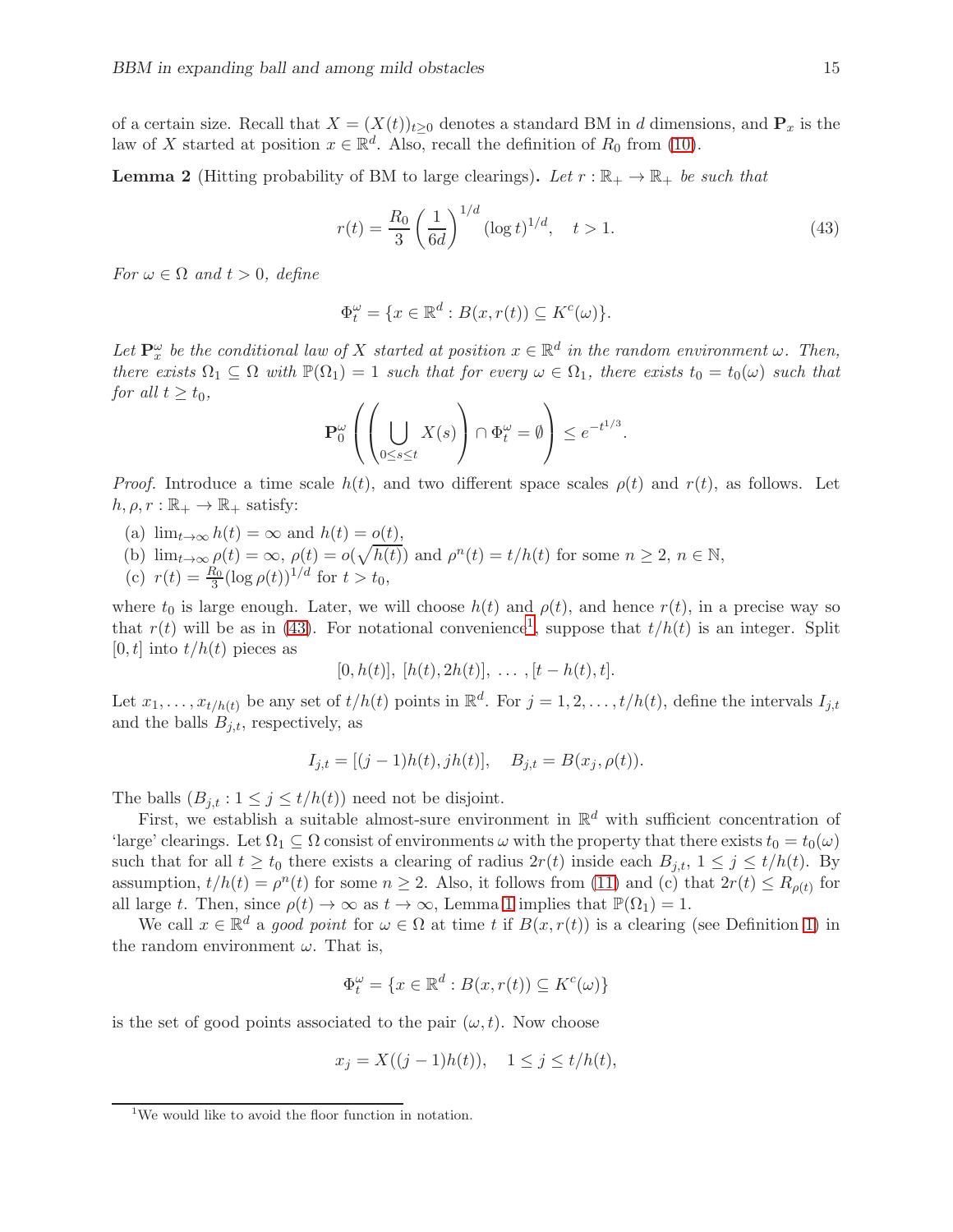and define  $\Omega_1$  as above. We know that  $\mathbb{P}(\Omega_1) = 1$ . In what follows, we will use  $\Omega_1$  as the almostsure, i.e., *quenched*, environment for the BBM. We now estimate the conditional probability that X does not hit  $\Phi_t^{\omega}$  up to a large time t given that  $\omega \in \Omega_1$ .

Let  $\omega \in \Omega_1$ , and choose t large enough so that  $t \geq t_0(\omega)$ , where  $t_0(\omega)$  is as above. Then, for each  $1 \leq j \leq t/h(t), B_{j,t} = B(x_j, \rho(t))$  contains a clearing of radius  $2r(t)$ , hence a ball of radius  $r(t)$ , say  $\mathcal{B}_{j,t}$ , that is entirely contained in  $\Phi_t^{\omega}$ . That is,  $\mathcal{B}_{j,t} \subseteq \Phi_t^{\omega} \cap B_{j,t}$ . For  $f \in C[0,t]$  and  $0 \le a < b \le t$ , let  $f_{[a,b]} = \{f(s) : a \le s \le b\}$ . Then, for  $t > 1$ , define the events

$$
E_{j,t} = \{X_{I_{j,t}} \cap \Phi_t^{\omega} = \emptyset\} \text{ for } 1 \le j \le t/h(t), \quad E_t := \bigcap_{j=1}^{t/h(t)} E_{j,t}.
$$

In words,  $E_t$  is the event that X does not hit a good point associated to  $(\omega, t)$  over [0, t], i.e.,

$$
E_t = \{ (\cup_{0 \le s \le t} X(s)) \cap \Phi_t^{\omega} = \emptyset \}.
$$

Next, for  $t > 1$ , define the sets  $\Sigma_t$  and the events  $F_t$  as

$$
\Sigma_t := \{ j \in \mathbb{N} : j \le t/h(t), \ X \text{ exits } B_{j,t} \text{ over } I_{j,t} \}, \quad F_t := \{ |\Sigma_t| \le t/(2h(t)) \}.
$$

Equivalently,  $F_t$  is the event that the number of intervals  $I_{j,t}$  where X is confined to  $B_{j,t}$  over  $I_{j,t}$ is greater than or equal to  $t/(2h(t))$  out of a total of  $t/h(t)$  intervals. Recall that  $\rho(t)$  is the radius of the ball  $B_{i,t}$  and  $h(t)$  is the length of the time interval  $I_{i,t}$ . Then, since a BM typically moves a distance of order  $\sqrt{s}$  over a time period of length s and since  $\rho(t) = o(\sqrt{h(t)})$ ,  $F_t$  is an unlikely event for large t. Set  $\mathbf{P}^{\omega} = \mathbf{P}_0^{\omega}$ . We estimate  $\mathbf{P}^{\omega}(E_t)$  as

<span id="page-15-0"></span>
$$
\mathbf{P}^{\omega}(E_t) \le \mathbf{P}^{\omega}(F_t) + \mathbf{P}^{\omega}(E_t \mid F_t^c). \tag{44}
$$

Let  $q_0(t)$  be the probability that X stays inside  $B_{j,t}$  over the period  $I_{j,t}$ , and  $q_1(t)$  be the probability that it doesn't hit  $\mathcal{B}_{j,t}$  conditional on exiting  $B_{j,t}$  over  $I_{j,t}$ . Recall that  $x_j = X((j-1)h(t))$  by choice, and  $B_{j,t} \supseteq \mathcal{B}_{j,t}$  is a ball of radius  $r(t)$ . If X is conditioned to exit  $B_{j,t} = B(x_j, \rho(t))$  over  $I_{j,t} = [(j-1)h(t), jh(t)],$  over this same period it must also exit  $B(x_j, \hat{r}(t))$ , where  $\hat{r}(t)$  is the distance between  $x_j$  and the center of  $\mathcal{B}_{j,t}$ . Therefore, since the Brownian exit distribution out of a ball centered at the starting point has rotational invariance (even under the conditioning), by comparing the surface area of the  $\hat{r}(t)$ -ball that intersects  $B_{j,t}$  to the total surface area of the  $\hat{r}(t)$ -ball, and since  $\hat{r}(t) \leq \rho(t)$  for each  $t > 1$ , we obtain

$$
q_1(t) \le 1 - \frac{\kappa_d r^{d-1}(t)}{\rho^{d-1}(t)}
$$
 for all  $t > 1$ ,

where  $\kappa_d$  is a constant that only depends on the dimension d. Then, apply the Markov property of the Brownian path  $(X(s))_{0\leq s\leq t}$  at times  $h(t), 2h(t), \ldots, t-h(t)$  to continue the estimate in [\(44\)](#page-15-0) as

<span id="page-15-1"></span>
$$
\mathbf{P}^{\omega}(F_t) = \sum_{j=0}^{\frac{t}{2h(t)}} \binom{t/h(t)}{j} (1 - q_0(t))^j (q_0(t))^{\frac{t}{h(t)}}^{-j} \le 2^{\frac{t}{h(t)}} (q_0(t))^{\frac{t}{2h(t)}},\tag{45}
$$

and

<span id="page-15-2"></span>
$$
\mathbf{P}^{\omega}(E_t \mid F_t^c) \le \left[1 - \frac{\kappa_d \, r^{d-1}(t)}{\rho^{d-1}(t)}\right]^{\frac{t}{2h(t)}} \le \exp\left[-\kappa_d \left(\frac{r(t)}{\rho(t)}\right)^{d-1} \frac{t}{2h(t)}\right],\tag{46}
$$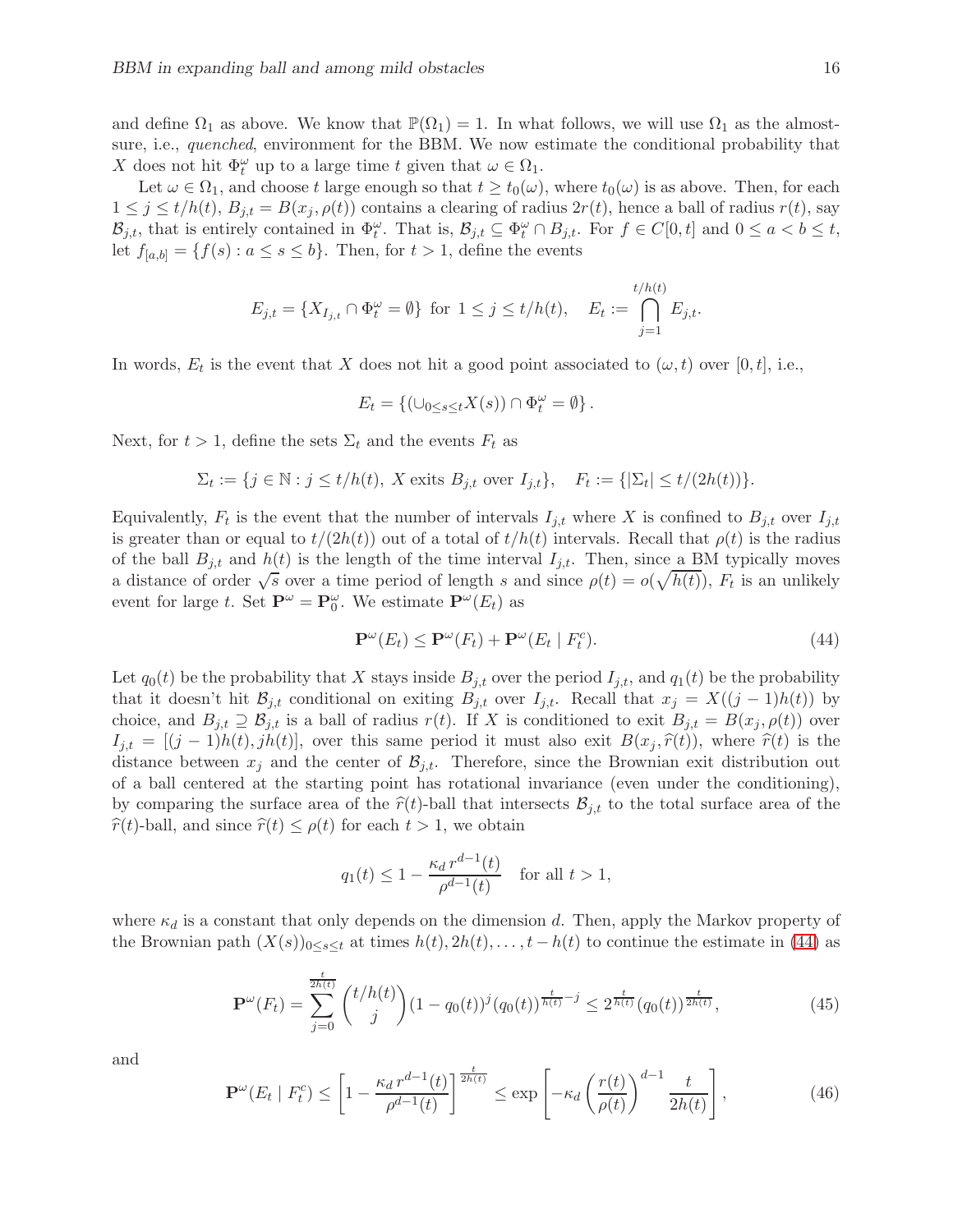where we have used the estimate  $1+x \leq e^x$  in passing to the last inequality. Then, from [\(44\)](#page-15-0), [\(45\)](#page-15-1), and [\(46\)](#page-15-2),

<span id="page-16-0"></span>
$$
\mathbf{P}^{\omega}(E_t) \le 2^{\frac{t}{h(t)}} (q_0(t))^{\frac{t}{2h(t)}} + \exp\left[-\kappa_d \left(\frac{r(t)}{\rho(t)}\right)^{d-1} \frac{t}{2h(t)}\right].\tag{47}
$$

From Proposition B, we have

$$
q_0(t) = \exp\left[-\frac{\lambda_d h(t)}{\rho^2(t)}(1 + o(1))\right], \quad t \to \infty.
$$

We now choose  $h(t)$ ,  $\rho(t)$ , and  $r(t)$  in a suitable way so as to keep  $\mathbf{P}^{\omega}(E_t)$  sufficiently small in view of  $(47)$ , while respecting the previously stated requirements  $(a)-(c)$ :

$$
h(t) = \sqrt{t}, \quad \rho(t) = t^{1/(6d)}, \quad r(t) = \frac{R_0}{3} \left(\frac{1}{6d}\right)^{1/d} (\log t)^{1/d}, \quad t > 1.
$$

With these choices, since  $q_0(t) \to 0$  as  $t \to \infty$ , it follows from [\(47\)](#page-16-0) that for all large t,

$$
\mathbf{P}^{\omega}(E_t) \le \exp\left(-t^{1/2}\right) + \exp\left[-\frac{\kappa_d}{2} \frac{c(R_0, d)(\log t)^{(d-1)/d} t^{1/2}}{t^{(d-1)/(6d)}}\right]
$$
  

$$
\le \exp\left(-t^{1/2}\right) + \exp\left[-t^{1/2 - (d-1)/(6d)}(1 + o(1))\right] \le \exp\left[-t^{1/3}\right]
$$

where the last inequality follows since  $\frac{1}{3} < \frac{1}{2} - \frac{d-1}{6d}$ . Hence, we reach the following conclusion. There exists  $\Omega_1 \subseteq \Omega$  with  $\mathbb{P}(\Omega_1) = 1$  such that  $\forall \omega \in \Omega_1$ ,  $\exists t_0 = t_0(\omega)$  such that  $\forall t \geq t_0$ ,

$$
\mathbf{P}^{\omega}\left((\cup_{0\leq s\leq t}X(s))\cap\Phi_t^{\omega}=\emptyset\right)\leq e^{-t^{1/3}}
$$

,

Next, we use Lemma [2](#page-14-2) to complete the first part of the proof of the upper bound of Theorem [2.](#page-5-0) Recall that  $0 \le \delta \le \beta$ . Choose  $\alpha$  such that  $0 \le \alpha \le 1 - \delta/\beta$ . Split the interval  $[0, t]$  into two pieces as  $[0, \alpha t]$  and  $[\alpha t, t]$ . We argue that with 'high' probability, the BBM hits a good point, say  $z_0 \in \mathbb{R}^d$ , associated to  $(\omega, \alpha t)$  over  $[0, \alpha t]$ , and then the sub-BBM emanating from the particle that hits  $z_0$  produces at least  $e^{\delta t}$  particles over  $[\alpha t, t]$  inside  $B(z_0, r(\alpha t))$ .

Let  $Y_1 = (Y_1(s))_{s \geq 0}$  be a randomly<sup>[2](#page-16-1)</sup> chosen ancestral line of the BBM in the random environment  $\omega$ . Note that even under  $P^{\omega}$ , since branching and motion mechanisms are independent of each other,  $(Y_1(s))_{s>0}$  is identically distributed as a standard Brownian motion. The range (accumulated support) of  $Z$  is the process defined by

<span id="page-16-2"></span>
$$
R(t) = \bigcup_{0 \le s \le t} \text{supp}(Z(s)).
$$
\n(48)

.

Since Y<sub>1</sub> is an ancestral line of Z, we have  $\bigcup_{0 \leq s \leq t} Y_1(s) \subseteq R(t)$  for each  $t \geq 0$ . Then, since Y<sub>1</sub> is

<span id="page-16-1"></span><sup>&</sup>lt;sup>2</sup>One can choose an ancestral line *randomly* as follows: start with the path of the initial particle from  $t = 0$  until it branches, and when it branches, pick one of the two offspring with probability 1/2, and concatenate the previously traced path to the path of the chosen offspring until it, too, branches; repeat indefinitely the procedure of picking an offspring particle with probability 1/2 upon branching and concatenating its path to the previously traced path.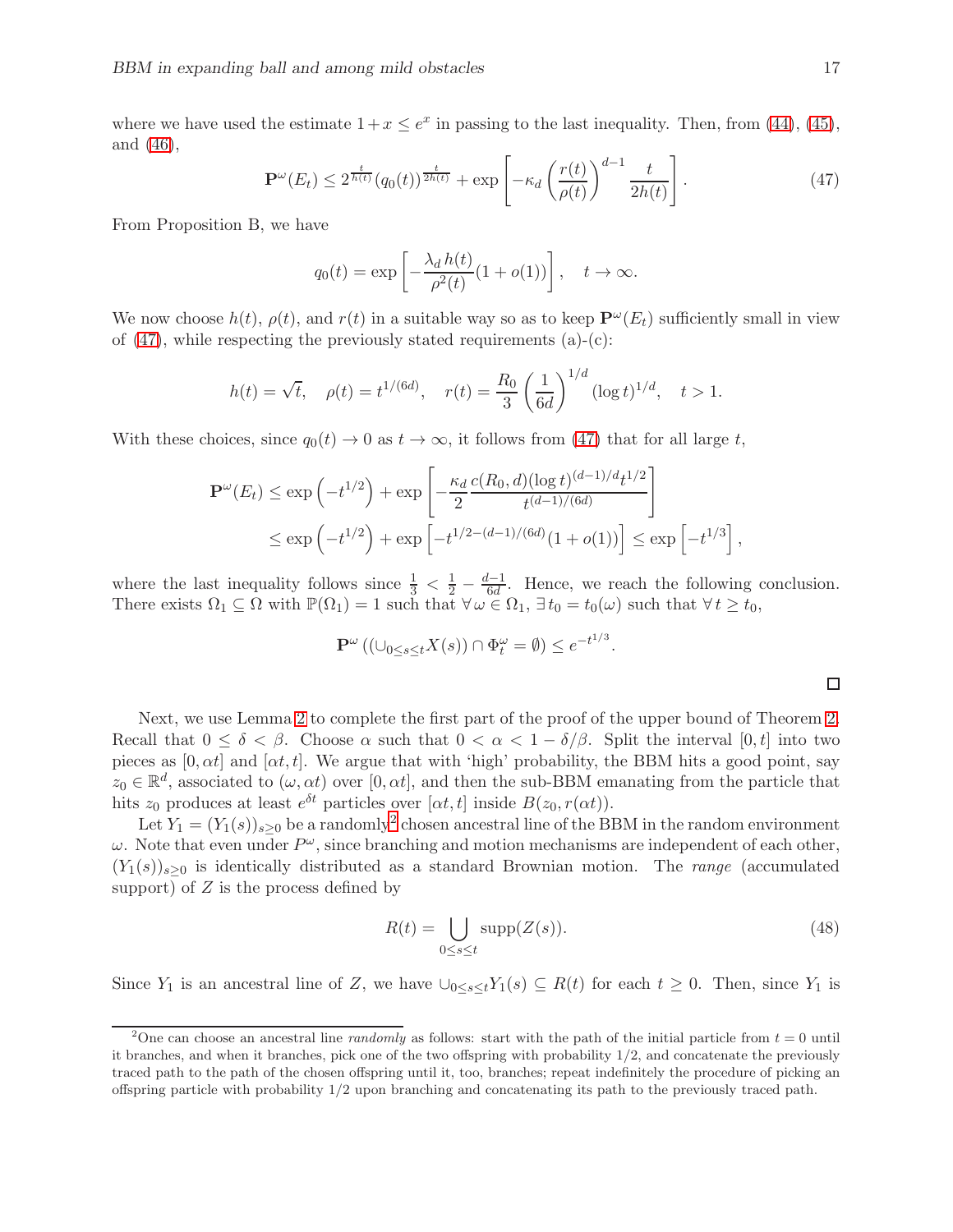Brownian, Lemma [2](#page-14-2) implies that for  $0 < \alpha < 1$ , on a set of full P-measure, say  $\Omega_2$ , for all large t,

<span id="page-17-0"></span>
$$
P^{\omega}(R(\alpha t) \cap \Phi^{\omega}_{\alpha t} = \emptyset) \le e^{-\alpha^{1/3}t^{1/3}}.
$$
\n(49)

Observe that  $\{R(\alpha t) \cap \Phi^\omega_{\alpha t} = \emptyset\}$  is the event that Z doesn't hit a good point associated to  $(\omega, \alpha t)$ over  $[0, \alpha t]$ .

Now let  $\tau = \tau(\omega) = \inf\{s > 0 : R(s) \cap \Phi_{\alpha t}^{\omega} \neq \emptyset\}$  be the first hitting time of Z to  $\Phi_{\alpha t}^{\omega}$ . Let  $Y_2$ be the ancestral line of Z that first hits  $\Phi_{\alpha t}^{\omega}$ , and let  $z_0 = Y_2(\tau)$ . Conditional on  $\tau < \alpha t$ , apply the strong Markov property at time  $\tau$ , and then apply Theorem [1](#page-4-0) to the growth inside  $B(z_0, r(\alpha t))$  of the sub-BBM initiated by  $Y_2$  at time  $\tau$ . Note that  $\mathcal{B}_t := B(z_0, r(\alpha t))$  is a clearing in the random environment  $\omega$  by definition of  $\tau$ ,  $z_0$  and  $\Phi_{\alpha t}^{\omega}$ .

In detail, for  $u \geq 0$ , let  $\left|Z_{[\tau,\tau+u]}^{\mathcal{B}_t}\right|$  denote the mass at time  $\tau+u$  of the sub-BBM initiated at position  $z_0$  and time  $\tau$  by  $Y_2$  with killing at  $\partial \mathcal{B}_t$ . Let  $s := (1 - \alpha)t, \hat{r} : \mathbb{R}_+ \to \mathbb{R}_+$  be such that

$$
\hat{r}(s) = \frac{R_0}{3} \left(\frac{1}{6d}\right)^{1/d} \left[\log\left(\frac{\alpha s}{1-\alpha}\right)\right]^{1/d}
$$

for large s, and  $B_s := B(0, \hat{r}(s))$ . Observe the equality of events  $\{\tau \le \alpha t\} = \{R(\alpha t) \cap \Phi^{\omega}_{\alpha t} \ne \emptyset\},\$ and that  $t - \tau \geq (1 - \alpha)t$  conditional on  $\tau \leq \alpha t$ , and  $\hat{r}(s) = r(\alpha t)$ . Then, on  $\Omega_2$  with  $\mathbb{P}(\Omega_2) = 1$ , applying the strong Markov property at  $\tau = \tau(\omega)$ , and taking  $\gamma_s = \exp[-\sqrt{\beta/2} \hat{r}(s)]$  for instance, Theorem [1](#page-4-0) implies that for all large t,

$$
P^{\omega}\left(N_{t} < e^{\delta t} | R(\alpha t) \cap \Phi^{\omega}_{\alpha t} \neq \emptyset\right) \leq P^{\omega}\left(|Z^{\mathcal{B}_{t}}_{[\tau,t]}| < e^{-\sqrt{\beta/2} \hat{r}(s)} e^{-\frac{\lambda_{d}s}{(\hat{r}(s))^{2}}(1+o(1))} e^{\beta s}\right)
$$
  

$$
\leq P^{\omega}\left(|Z^{\mathcal{B}_{t}}_{[\tau,\tau+(1-\alpha)t]}| < e^{-\sqrt{\beta/2} \hat{r}(s)} e^{-\frac{\lambda_{d}s}{(\hat{r}(s))^{2}}(1+o(1))} e^{\beta s}\right)
$$
  

$$
= P\left(|Z^{\mathcal{B}_{s}}_{s}| < e^{-\sqrt{\beta/2} \hat{r}(s)} e^{-\frac{\lambda_{d}s}{(\hat{r}(s))^{2}}(1+o(1))} e^{\beta s}\right)
$$
  

$$
= e^{-\sqrt{\beta/2} \hat{r}(s)(1+o(1))}, \qquad (50)
$$

where, in the first inequality, we have used that  $\delta t < (1-\alpha)\beta t = \beta s$  due to the choice  $\alpha < 1-\delta/\beta$ , and in the first equality we have used that  $B_t$  is a clearing in  $\omega$  followed by translation invariance. Then, in view of  $\hat{r}(s) = r(\alpha t)$  and the definition of  $r(t)$  from [\(43\)](#page-14-0), we reach the following conclusion via [\(49\)](#page-17-0) and [\(50\)](#page-17-1): on  $\Omega_2 \subseteq \Omega$  with  $\mathbb{P}(\Omega_2) = 1$ ,

<span id="page-17-2"></span><span id="page-17-1"></span>
$$
P^{\omega}\left(N_t < e^{\delta t}\right) \le e^{-c(\log t)^{1/d}(1+o(1))},\tag{51}
$$

where  $c = c(d, \nu, \beta, \delta) > 0$ . (The dependence of c on  $\nu$  is through  $R_0$ , which appears in the definition of  $r(t)$ ; see [\(10\)](#page-6-4) and [\(43\)](#page-14-0).) This gives a quenched upper bound on the probability that  $N_t = |Z_t|$  is exponentially few, and completes the first part of the proof of the lower bound of Theorem [2.](#page-5-0)

### Part 2: Time scales within  $[0, t]$  and moving a particle into a large clearing

This part of the proof is not new; it is essentially taken from [\[6\]](#page-23-0) with minor improvements, where we also estimate the rate of decay to zero as  $t \to \infty$  of the probabilities of the relevant unlikely events as opposed to merely showing that they tend to zero. Introduce two different time scales,  $\ell(t)$ and  $m(t)$ , where  $\ell(t) = o(m(t))$  and  $m(t) = o(t)$ , and split the interval  $[0, t]$  into  $[0, \ell(t)]$ ,  $[\ell(t), m(t)]$ and  $[m(t), t]$ . More precisely, let  $\ell, m : \mathbb{R}_+ \to \mathbb{R}_+$  be two functions satisfying  $\ell(t) < m(t) < t$  for all  $t > 0$ , and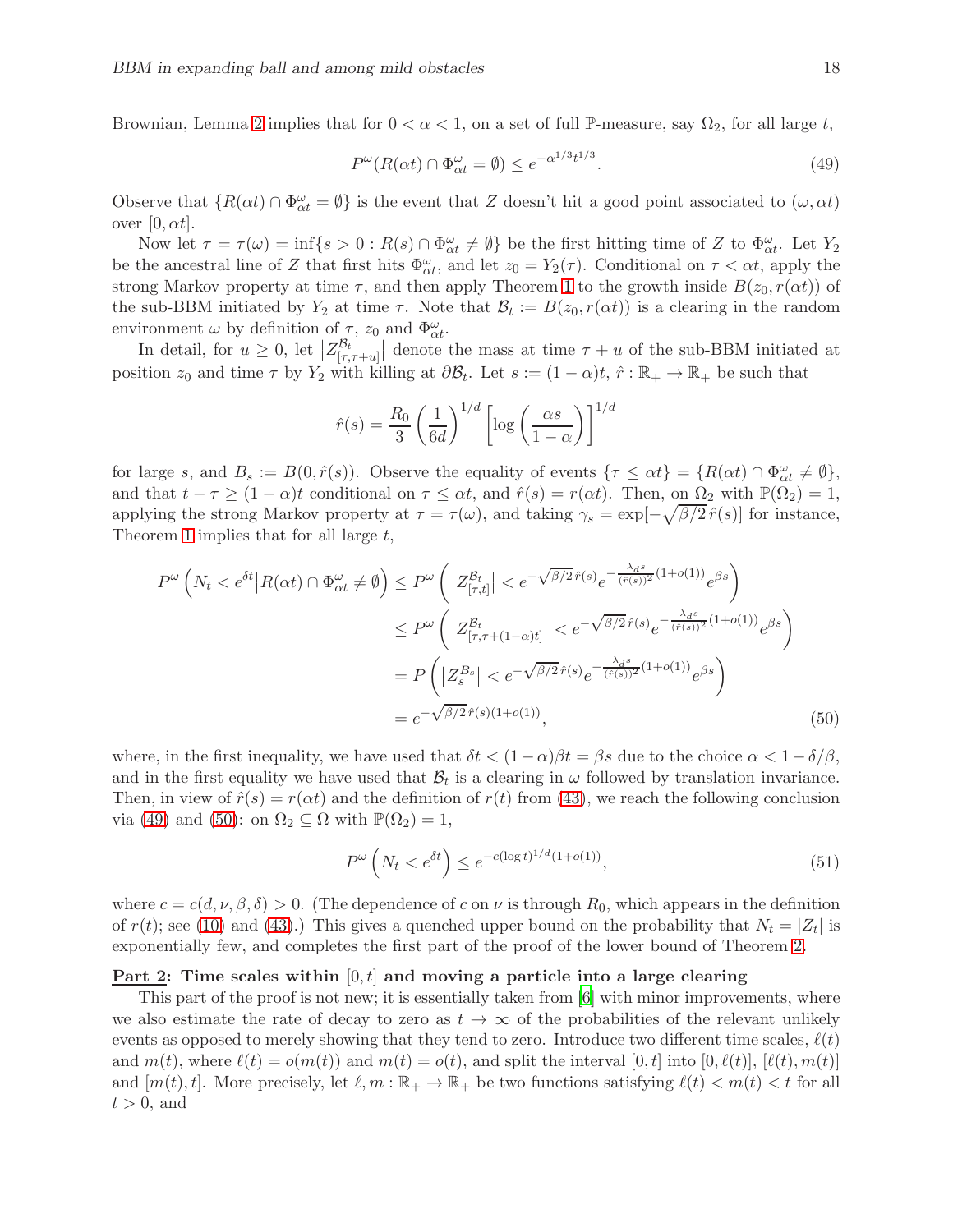(i) 
$$
\lim_{t \to \infty} \ell(t) = \infty
$$
,  
\n(ii)  $\lim_{t \to \infty} \frac{\log t}{\log(\ell(t))} = 1$ ,  
\n(iii)  $\ell(t) = o(m(t))$ ,  
\n(iv)  $m(t) = o(\ell^2(t))$ ,  
\n(v)  $m(t) = o(t(\log t)^{-2/d})$ .

For concreteness, we fix the following choices of  $\ell$  and m that satisfy (i)-(v): let  $\ell(t)$  and  $m(t)$  be arbitrarily defined with  $\ell(t) < m(t) < t$  for  $t \in (0, e]$ , and

$$
\ell(t) = t^{1-1/(\log \log t)}, \quad m(t) = t^{1-1/(2 \log \log t)}, \quad \text{for } t > e.
$$

Firstly, using Part 1 of the proof, we prepare the setting at time  $\ell(t)$ . Fix  $\delta \in (0,\beta)$ , and define

$$
I(t) = \lfloor e^{\delta \ell(t)} \rfloor.
$$

Recall the definition of  $R(t)$  from [\(48\)](#page-16-2), and for  $t > 0$ , let

$$
M_t := \inf\{r \ge 0 : R(t) \subseteq B(0,r)\}.
$$

Next, for  $t > 0$ , define the families of events

$$
G_t := \{ N_{\ell(t)} \ge I(t) \}, \quad H_t := \{ M_{\ell(t)} \le \sqrt{2\beta + \varepsilon} \, \ell(t) \}.
$$

Recall that we write  $Z_t(B)$  to denote the mass of Z that fall inside B at time t, and define further the family of events

$$
F_t := \left\{ Z_{\ell(t)} \left( B(0, \sqrt{2\beta + \varepsilon} \,\ell(t)) \right) \ge I(t) \right\}.
$$

Since  $\lim_{t\to\infty} \ell(t) = \infty$ , by [\(51\)](#page-17-2), on a set of full P-measure, which we had called  $\Omega_2$ ,

<span id="page-18-3"></span>
$$
P^{\omega}(G_t^c) = P^{\omega}\left(N_{\ell(t)} < \lfloor e^{\delta\ell(t)} \rfloor\right) \leq e^{-c(\log \ell(t))^{1/d}(1 + o(1))} \tag{52}
$$

with  $c = c(d, \nu, \beta, \delta) > 0$ . Next, we establish some control on the spatial spread of the BBM at time  $\ell(t)$ . Observe that  $M_t/t$  is a measure of the spread of Z over [0, t]. As before, let  $\mathcal{N}_t$  denote the set of particles of Z that are alive at time t, and for  $u \in \mathcal{N}_t$ , let  $(Y_u(s))_{0 \le s \le t}$  denote the ancestral line up to t of particle u. Note that  $N_t = |\mathcal{N}_t|$ . Then, using the union bound, for  $\gamma > 0$ ,

<span id="page-18-2"></span>
$$
P(M_t > \gamma t) = P\left(\exists u \in \mathcal{N}_t : \sup_{0 \le s \le t} |Y_u(s)| > \gamma t\right) \le E[N_t] \mathbf{P}_0\left(\sup_{0 \le s \le t} |X(s)| > \gamma t\right). \tag{53}
$$

Here, as before, we use P for the law of free<sup>[3](#page-18-0)</sup> BBM with branching rate  $\beta$  everywhere. It is a standard result that  $E[N_t] = \exp(\beta t)$  (one can deduce this, for example, from Proposition C), and we know from Proposition A that  $\mathbf{P}_0$   $(\sup_{0 \le s \le t} |X(s)| > \gamma t) = \exp[-\gamma^2 t/2(1 + o(1))]$ . Moreover, the following stochastic domination is clear: for all  $B \subseteq \mathbb{R}^d$  Borel, all  $k \in \mathbb{N}$ , and  $t \ge 0$ ,

<span id="page-18-1"></span>
$$
P(Z_t(B) < k) \le P^{\omega}(Z_t(B) < k) \quad \text{for each } \omega \in \Omega. \tag{54}
$$

Then, taking  $B = (B(0, \sqrt{2\beta + \varepsilon} \ell(t)))^c$  and  $k = 1$  in [\(54\)](#page-18-1), and  $\gamma = \sqrt{2\beta + \varepsilon}$  in [\(53\)](#page-18-2), and replacing

<span id="page-18-0"></span><sup>&</sup>lt;sup>3</sup>Here, free means in  $\mathbb{R}^d$  without obstacles.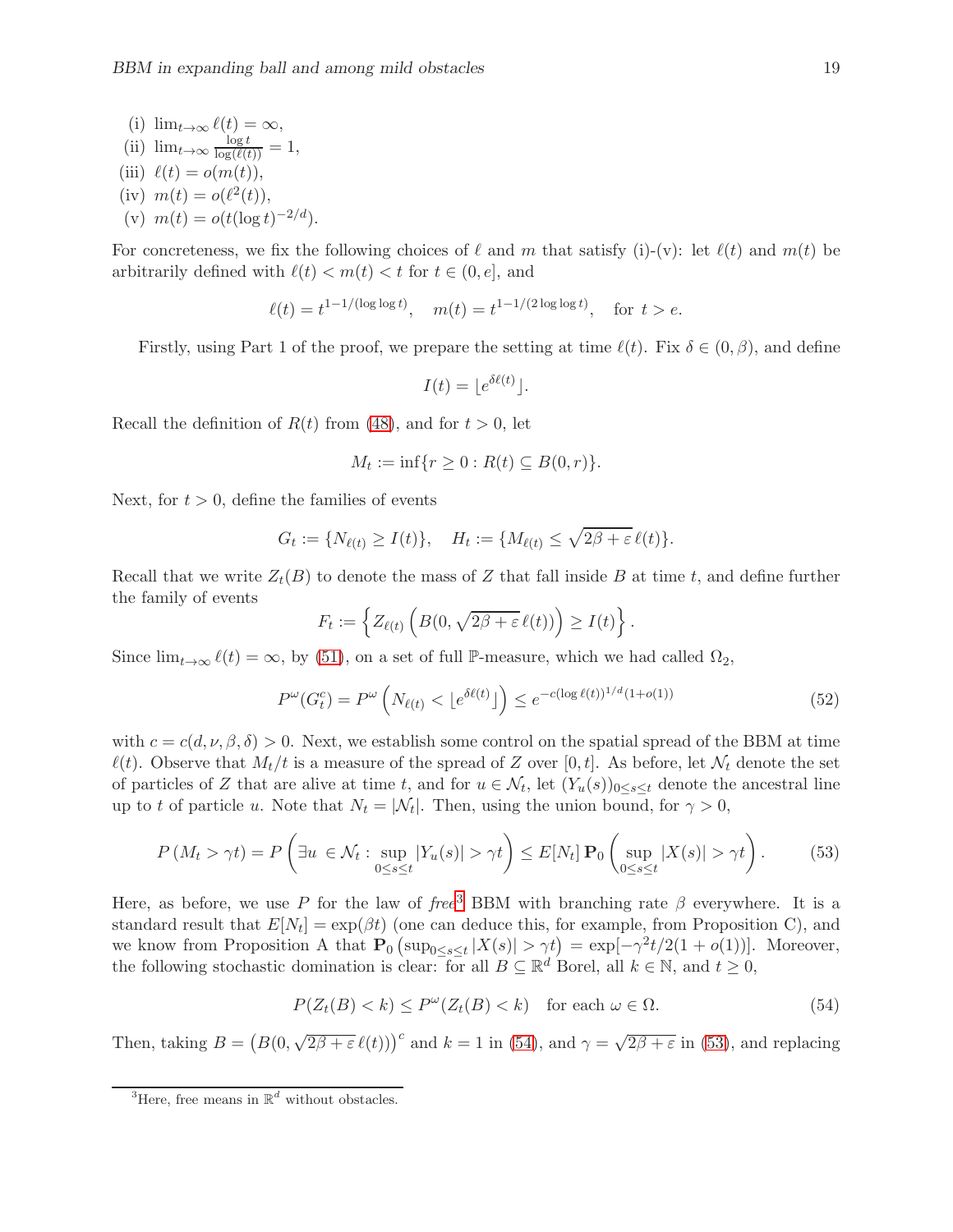t by  $\ell(t)$  in both [\(53\)](#page-18-2) and [\(54\)](#page-18-1), it follows that on  $\Omega$ , for any  $\varepsilon > 0$ ,

<span id="page-19-0"></span>
$$
P^{\omega}(H_t^c) = P^{\omega}\left(M_{\ell(t)} > \sqrt{2\beta + \varepsilon} \,\ell(t)\right) \le e^{-\frac{\varepsilon\ell(t)}{2}(1 + o(1))}.\tag{55}
$$

Since  $G_t \cap H_t \subseteq F_t$ , we have  $P^{\omega}(F_t^c) \le P^{\omega}(G_t^c) + P^{\omega}(H_t^c)$ , which, in view of [\(52\)](#page-18-3) and [\(55\)](#page-19-0) implies that on  $\Omega_2$ ,

<span id="page-19-3"></span>
$$
P^{\omega}(F_t^c) \le e^{-c(\log \ell(t))^{1/d}(1+o(1))}, \qquad c = c(d, \nu, \beta, \delta) > 0.
$$
 (56)

This means, on a set of full P-measure, with 'high'  $P^{\omega}$ -probability, there are at least  $I(t)$  particles in  $B(0, \sqrt{2\beta + \varepsilon} \ell(t))$  at time  $\ell(t)$  for large t.

Next, we prepare the setting at time  $m(t)$ . Recall [\(11\)](#page-6-1) and define

<span id="page-19-5"></span>
$$
R(t) = R_{\ell(t)} = R_0 [\log \ell(t)]^{1/d} - [\log \log \ell(t)]^2, \quad \text{for } t > e^e.
$$
 (57)

Since  $\lim_{t\to\infty} \ell(t) = \infty$ , Lemma [1](#page-6-5) implies that on a set of full P-measure, say  $\Omega_3$ , there is a clearing  $B(x_0, R(t) + 1)$  such that  $|x_0| \leq \ell(t)$  for all large t. Let  $\omega \in \Omega_2 \cap \Omega_3$ . Conditional on the event  $F_t$ , the distance between  $x_0$  and each of the at least  $I(t)$  many particles in  $B(0, \sqrt{2\beta + \varepsilon}\ell(t))$  at time  $\ell(t)$  is at most

$$
(1+\sqrt{2\beta+\varepsilon})\ell(t).
$$

A Brownian particle present at time  $\ell(t)$  in  $B(0,\sqrt{2\beta+\varepsilon}\,\ell(t))$  moves to  $B(x_0,1)$  over  $[\ell(t),m(t)]$ with probability at least

$$
q_t = \exp\left[-\frac{[(1+\sqrt{2\beta+\varepsilon})\ell(t)]^2}{2[m(t)-\ell(t)]}(1+o(1))\right],
$$

which follows from (iii) and (iv), along with the Brownian transition density. Apply the Markov property of the BBM at time  $\ell(t)$ , and neglect possible branching of particles over  $[\ell(t), m(t)]$  for an upper bound on the probability of  $C_t^c$ , where

<span id="page-19-4"></span>
$$
C_t := \{ Z_{m(t)}(B(x_0, 1)) > 0 \}.
$$
\n(58)

Observe that conditional on the event  $F_t$ , the event  $C_t$  is realized if one of the sub-BBMs initiated by each of the at least  $I(t)$  many particles present in  $B(0, \sqrt{2\beta + \varepsilon} \ell(t))$  at time  $\ell(t)$  contributes a particle to  $B(x_0, 1)$  at time  $m(t)$ . Therefore, by the independence of particles present at time  $\ell(t)$ , we have

<span id="page-19-1"></span>
$$
P^{\omega}(C_t^c \mid F_t) \le (1 - q_t)^{I(t)} = e^{-q_t I(t)},\tag{59}
$$

where we have used the estimate  $1+x \leq e^x$ . Since (iii) implies that  $\frac{\ell^2(t)}{m(t)} = o(\ell(t))$ , we have

$$
q_t e^{\delta \ell(t)} = \exp[\delta \ell(t)(1 + o(1))].
$$

Then, it follows from  $(59)$  that for all large t,

<span id="page-19-2"></span>
$$
P^{\omega}(C_t^c \mid F_t) \le \exp\left[-e^{\delta\ell(t)(1+o(1))}\right] \le e^{-t^2},\tag{60}
$$

where we have used that by choice,  $\ell(t) = t^{1-1/(\log \log t)}$ . Note that [\(60\)](#page-19-2) is superexponentially small in t. Thus far, the value of  $\delta \in (0, \beta)$  was arbitrary. For the rest of the argument, the exact value of  $\delta$  has no importance; therefore let us now fix it as  $\delta = \beta/2$ . Then, it follows from [\(56\)](#page-19-3), [\(60\)](#page-19-2), and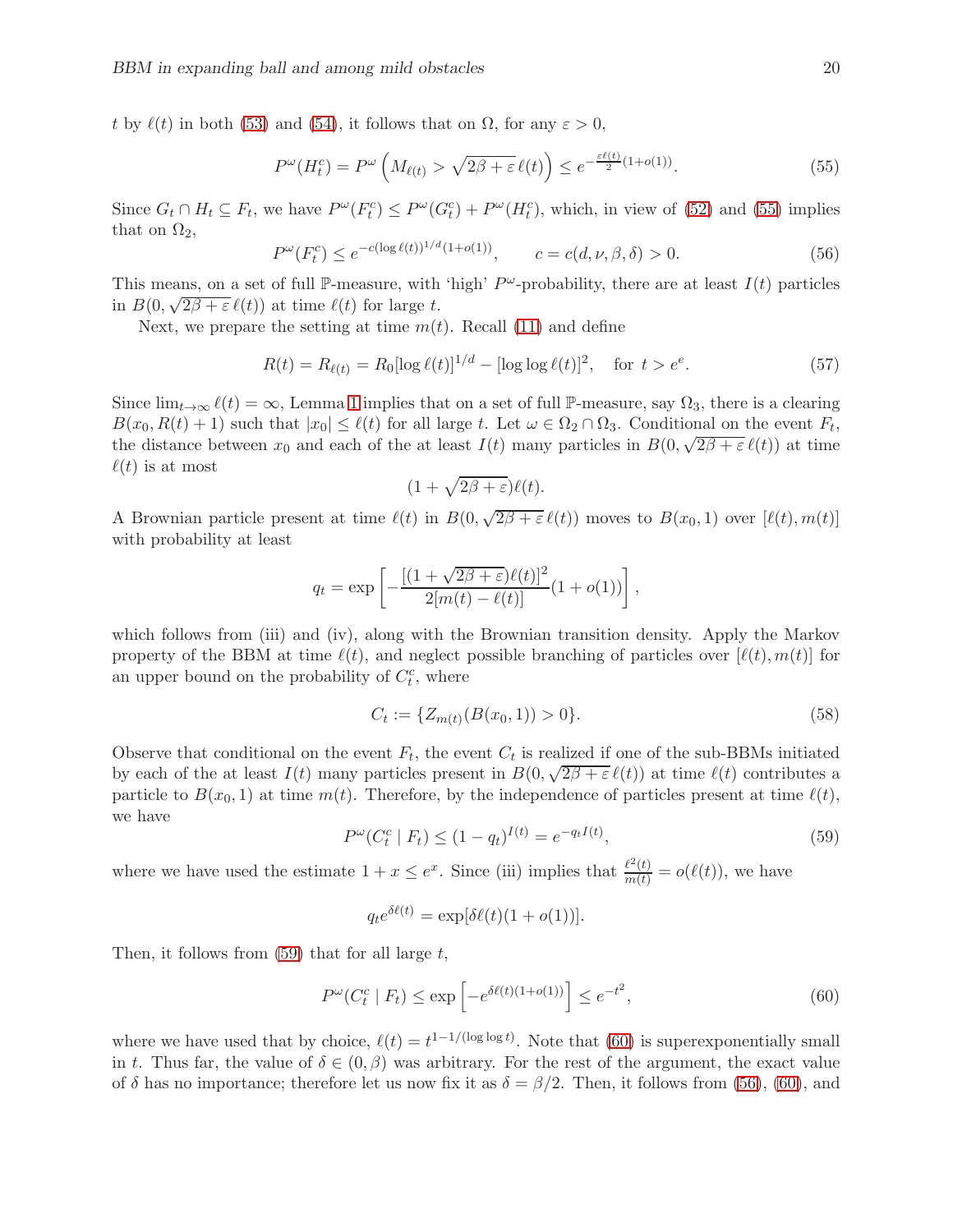assumption (ii) that on  $\Omega_0 := \Omega_2 \cap \Omega_3$  with  $\mathbb{P}(\Omega_0) = 1$ ,

<span id="page-20-3"></span>
$$
P^{\omega}(C_t^c) \le P^{\omega}(C_t^c \mid F_t) + P(F_t^c) \le e^{-c(\log t)^{1/d}(1+o(1))}, \qquad c = c(d, \nu, \beta) > 0.
$$
 (61)

This means, on a set of full P-measure, with 'high'  $P^{\omega}$ -probability, there is at least one particle of Z inside  $B(x_0, 1)$  at time  $m(t)$  for large t, where  $|x_0| \leq \ell(t)$ . Let us generically call this particle v, and denote by  $y_0 := X_v(m(t))$  its position at time  $m(t)$ .

## Part 3: BBM in the large expanding clearing

Let  $\omega \in \Omega_0$ , and recall that  $B(x_0, R(t) + 1)$  is a clearing in  $\omega$ . In this part of the proof, we will work under the law  $P^{\omega}(\cdot | C_t)$ , where  $C_t$  was defined in [\(58\)](#page-19-4). Conditional on the event  $C_t$ , we show that  $B_t = B(y_0, R(t))$  is a large enough expanding clearing in  $\omega$  in which the BBM can produce sufficiently many particles. In particular, we study the evolution of the sub-BBM initiated by  $v$ at time  $m(t)$  over the period  $[m(t), t]$  within the expanding clearing  $B_t$ . Denote this sub-BBM by  $\widehat{Z}$ . We will use  $P_x^{\omega}$  for the law of a BBM started with a single particle at  $x \in \mathbb{R}^d$  in the random environment  $\omega$ . For  $t > 0$  and  $\varepsilon > 0$ , define

<span id="page-20-4"></span>
$$
A_{t,\varepsilon} := \left\{ N_t < \exp\left[ t \left( \beta - \frac{c(d,v) + \varepsilon}{(\log t)^{2/d}} \right) \right] \right\}.
$$
\n(62)

Recall that our goal (see [\(42\)](#page-13-0)) is to find a suitable upper bound on  $P^{\omega}(A_{t,\varepsilon})$ .

Define  $\widehat{R}: \mathbb{R}_+ \to \mathbb{R}_+$  such that  $\widehat{R}(t - m(t)) = R(t)$  for all large t. (By the choice of  $m(t)$ ,  $t - m(t)$  is increasing on  $t \ge t_0$  for some  $t_0 > 0$ . Therefore,  $t_1 - m(t_1) = t_2 - m(t_2)$  implies that  $t_1 = t_2$  for  $t_1 \wedge t_2 \geq t_0$ . Next, let  $s := t - m(t)$ ,  $\widehat{B}_s := B(y_0, \widehat{R}(s))$  and

$$
p_s := \mathbf{P}_{y_0}(\sigma_{\widehat{B}_s} \ge s) = \mathbf{P}_0(\sigma_{B(0,\widehat{R}(s))} \ge s),
$$

where, as before,  $P_x$  denotes the law of a standard BM started at  $x \in \mathbb{R}^d$ . By the Markov property of Z applied at time  $m(t)$ ,  $\hat{Z}$  is a BBM started with a single particle at  $y_0$ . Noting that  $\hat{B}_s$  is a clearing in  $\omega$  for all large s, and taking  $\gamma_s = \exp[-\sqrt{\beta/2} \,\hat{R}(s)]$ , Theorem [1](#page-4-0) implies that

$$
P^{\omega}\left(|\widehat{Z}_{s}| < e^{-\sqrt{\beta/2}\widehat{R}(s)}p_{s}e^{\beta s} \mid C_{t}\right) \le P_{y_{0}}^{\omega}\left(|Z_{s}^{\widehat{B}_{s}}| < e^{-\sqrt{\beta/2}\widehat{R}(s)}p_{s}e^{\beta s}\right)
$$

$$
= \exp\left[-\sqrt{\beta/2}\widehat{R}(s)(1+o(1))\right].
$$
(63)

By Proposition B, [\(57\)](#page-19-5), and since  $\widehat{R}(s) = R(t)$  and  $c(d, v) = \lambda_d/R_0^2$ ,

<span id="page-20-0"></span>
$$
p_s = \exp\left[-\frac{\lambda_d s}{\hat{R}^2(s)}(1+o(1))\right] = \exp\left[-\frac{c(d,v)(t-m(t))}{(\log \ell(t))^{2/d}}(1+o(1))\right].\tag{64}
$$

For two functions  $f, g : \mathbb{R}_+ \to \mathbb{R}_+$ , use  $f(t) \sim g(t)$  to express that  $\lim_{t\to\infty} f(t)/g(t) = 1$ . Then, it follows from assumptions  $(ii)$  and  $(v)$  that

<span id="page-20-2"></span>
$$
\frac{t - m(t)}{(\log \ell(t))^{2/d}} \sim \frac{t}{(\log t)^{2/d}},
$$

by which, we can continue [\(64\)](#page-20-0) with

<span id="page-20-1"></span>
$$
p_s = \exp\left[-\frac{c(d, v)t}{(\log t)^{2/d}}(1 + o(1))\right].
$$
\n(65)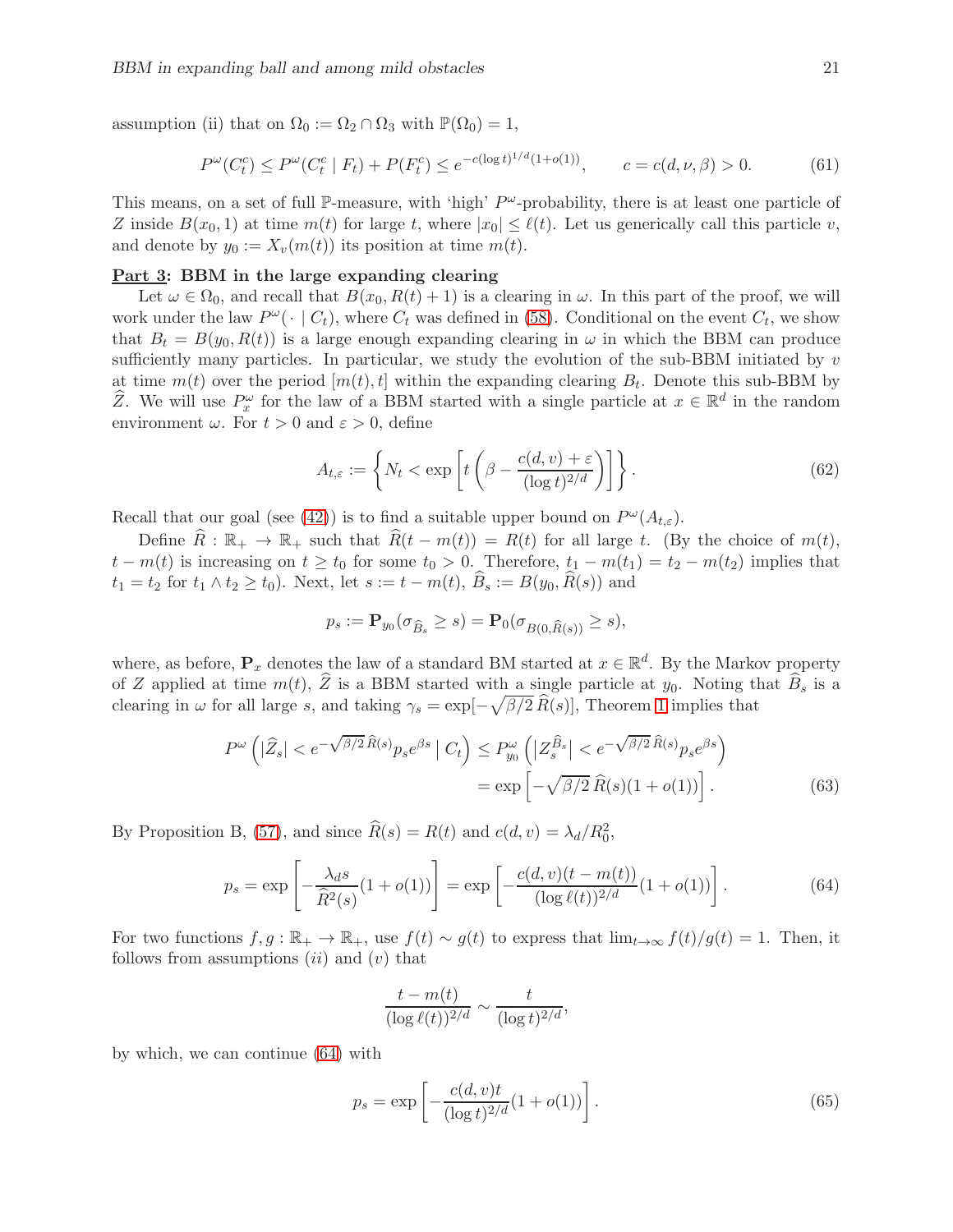Furthermore, using that  $s = t - m(t)$ , we have for any  $\varepsilon > 0$ ,

$$
\exp\left[t\left(\beta - \frac{c(d,v) + \varepsilon}{(\log t)^{2/d}}\right)\right] = \exp\left[\beta s + \beta m(t) - \frac{(c(d,v) + \varepsilon)t}{(\log t)^{2/d}}\right] \le e^{-\sqrt{\beta/2} \widehat{R}(s)} p_s e^{\beta s}
$$

for all large t, where we have used [\(65\)](#page-20-1), assumption (v), and that  $\widehat{R}(s) = R(t) = o(t(\log t)^{-2/d})$  in passing to the inequality. It is clear that  $N_t \geq |Z_{t-m(t)}| = |Z_s|$ . Then, it follows from [\(63\)](#page-20-2) that for all large t,

$$
P^{\omega}\left(N_t < \exp\left[t\left(\beta - \frac{c(d,v) + \varepsilon}{(\log t)^{2/d}}\right)\right] \, \bigg| \, C_t\right) \le P^{\omega}\left(|\widehat{Z}_s| < e^{-\sqrt{2\beta}\widehat{R}(s)}p_s e^{\beta s} \, \bigg| \, C_t\right) \le \exp\left[-\sqrt{2\beta}\widehat{R}(s)(1 + o(1))\right].
$$

Finally, using assumption (ii), [\(57\)](#page-19-5) along with  $\hat{R}(s) = R(t)$ , and [\(61\)](#page-20-3), we reach the following conclusion. On  $\Omega_0$ , which is a set of full P-measure, for any  $\varepsilon > 0$ ,

<span id="page-21-0"></span>
$$
P^{\omega}\left(N_t < \exp\left[t\left(\beta - \frac{c(d,v) + \varepsilon}{(\log t)^{2/d}}\right)\right]\right) \le \exp\left[-c(\log t)^{1/d}(1 + o(1))\right],\tag{66}
$$

where  $c = c(d, \nu, \beta) > 0$ . In the next part of the proof, we will exploit the fact that the right-hand side of [\(66\)](#page-21-0) does not depend on  $\varepsilon$ .

# Part 4: Borel-Cantelli argument

We will show that on a set of full P-measure, for any  $\varepsilon > 0$ ,

<span id="page-21-2"></span>
$$
\liminf_{t \to \infty} (\log t)^{2/d} \left( \frac{\log N_t}{t} - \beta \right) \ge - [c(d, v) + \varepsilon] \quad P^{\omega} \text{-a.s.}
$$
 (67)

Recall the definition of  $A_{t,\varepsilon}$  from [\(62\)](#page-20-4). It follows from [\(66\)](#page-21-0) that there exists  $c = c(d,\nu,\beta)/2$ , independent of  $\varepsilon$ , such that on  $\Omega_0$ , for all large t,

<span id="page-21-1"></span>
$$
P^{\omega}\left(A_{t,\varepsilon/2}\right) \le e^{-c(\log t)^{1/d}}.\tag{68}
$$

Define the function  $f : \mathbb{N} \to \mathbb{R}_+$  by

<span id="page-21-4"></span>
$$
f(k) = \exp\left[\left(\frac{2}{c}\right)^d (\log k)^d\right].
$$
\n(69)

Take  $\omega \in \Omega_0$ . By the choice of  $f(k)$  and [\(68\)](#page-21-1), there exist constants  $c_0 > 0$  and  $k_0 > 0$  such that

$$
\sum_{k=1}^{\infty} P^{\omega} \left( A_{f(k), \varepsilon/2} \right) \leq c_0 + \sum_{k=k_0}^{\infty} e^{-c(\log f(k))^{1/d}} = c_0 + \sum_{k=k_0}^{\infty} \frac{1}{k^2} < \infty.
$$

Then, by the Borel-Cantelli lemma, on a set of full  $P^{\omega}$ -measure, only finitely many events  $A_{f(k),\varepsilon/2}$ occur. That is, for each  $\omega \in \Omega_0$  there exists  $\widehat{\Omega}_0 \subseteq \widehat{\Omega}$  such that

<span id="page-21-3"></span>
$$
P^{\omega}(\widehat{\Omega}_0) = 1, \quad \widehat{\Omega}_0 = \left\{ \varpi \in \widehat{\Omega} : \exists \, k_0(\varpi) \, \forall \, k \ge k_0 \, N_{f(k)} \ge \exp\left[ f(k) \left( \beta - \frac{c(d, v) + \varepsilon/2}{(\log f(k))^{2/d}} \right) \right] \right\}. \tag{70}
$$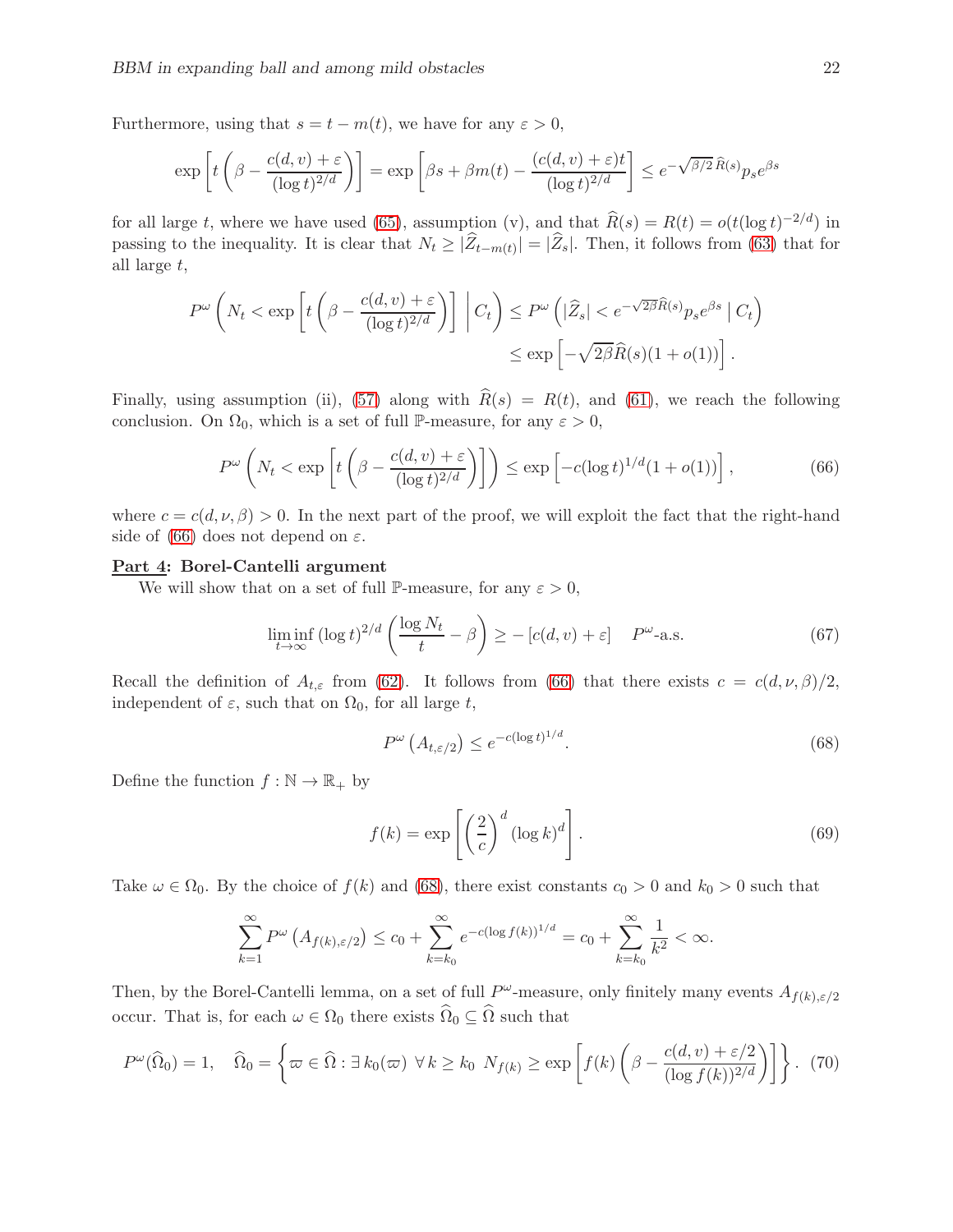To prove [\(67\)](#page-21-2), it suffices to show that for each  $\varpi \in \widehat{\Omega}_0$ ,

<span id="page-22-2"></span>
$$
N_s \ge \exp\left[s\left(\beta - \frac{c(d,v) + \varepsilon}{(\log s)^{2/d}}\right)\right], \quad f(k) < s < f(k+1) \tag{71}
$$

for all large k. Indeed, [\(70\)](#page-21-3) and [\(71\)](#page-22-2) would together imply [\(67\)](#page-21-2) on  $\Omega_0$ . Observe that  $N_s$  is  $P^{\omega}$ almost surely increasing in  $s$ , and the right-hand side of  $(71)$  is also increasing in  $s$  for all large  $s$ . Therefore, to prove  $(71)$ , it suffices to show that for all large k,

<span id="page-22-7"></span>
$$
N_{f(k)} \ge \exp\left[f(k+1)\left(\beta - \frac{c(d,v) + \varepsilon}{(\log f(k+1))^{2/d}}\right)\right].\tag{72}
$$

Next, we control  $f(k + 1) - f(k)$ . Using [\(69\)](#page-21-4), it can be shown that as  $k \to \infty$ ,

<span id="page-22-3"></span>
$$
f(k+1) - f(k) \sim d\left(\frac{2}{c}\right)^d f(k) \frac{(\log k)^{d-1}}{k},\tag{73}
$$

and that if we set  $t = f(k)$ , then

<span id="page-22-4"></span>
$$
k = \exp\left[\frac{c}{2}(\log t)^{1/d}\right].\tag{74}
$$

Then, setting  $g(t) = f(k+1) - f(k)$ , it follows from [\(73\)](#page-22-3) and [\(74\)](#page-22-4) that

<span id="page-22-5"></span>
$$
g(t) \sim d\left(\frac{2}{c}\right)^d t \frac{(c/2)^{d-1}(\log t)^{(d-1)/d}}{\exp\left[\frac{c}{2}(\log t)^{1/d}\right]}.
$$
 (75)

Using [\(57\)](#page-19-5) and [\(75\)](#page-22-5), it can be shown that

$$
\lim_{t \to \infty} \frac{g(t)R^2(t)}{t} = 0.
$$

This implies that for all large k,

$$
f(k+1) - f(k) \le \frac{\varepsilon f(k)}{2\beta [\log f(k)]^{2/d}},
$$

which further implies that

<span id="page-22-6"></span>
$$
\beta f(k) - \frac{c(d, v) + \varepsilon/2}{[\log f(k)]^{2/d}} f(k) \ge \beta f(k+1) - \frac{c(d, v) + \varepsilon}{[\log f(k+1)]^{2/d}} f(k+1)
$$
(76)

since  $f(z)/[\log f(z)]^{2/d}$  is increasing for large z. As [\(76\)](#page-22-6) implies [\(72\)](#page-22-7) on  $\hat{\Omega}_0$ , this proves [\(67\)](#page-21-2), and hence completes the proof of the lower bound of Theorem [2.](#page-5-0)

### References

- <span id="page-22-0"></span>[1] J. Berestycki, N. Berestycki and J. Schweinsberg. Survival of near-critical branching Brownian motion. J. Stat. Phys. 143 (5) (2011) 833 – 854.
- <span id="page-22-1"></span>[2] J. Berestycki, N. Berestycki, and J. Schweinsberg. The genealogy of branching brownian motion with absorption. Ann. Probab. 41 (2) (2013)  $527 - 618$ .